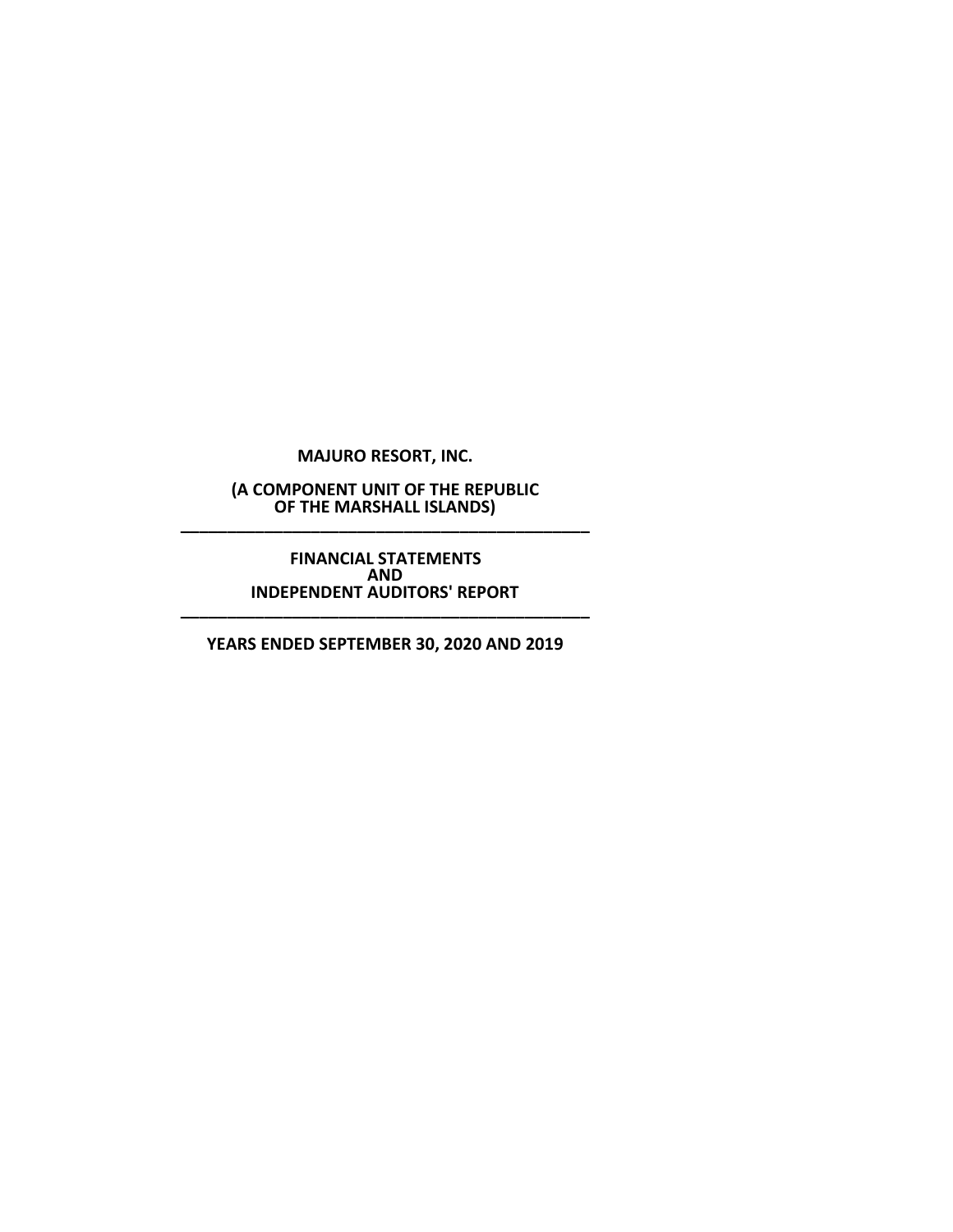# Years Ended September 30, 2020 and 2019 Table of Contents

|      |                                                                                                                                                                                            | Page No. |
|------|--------------------------------------------------------------------------------------------------------------------------------------------------------------------------------------------|----------|
| I.   | <b>INDEPENDENT AUDITORS' REPORT</b>                                                                                                                                                        | 1        |
| ΙΙ.  | <b>MANAGEMENT'S DISCUSSION AND ANALYSIS</b>                                                                                                                                                | 3        |
| III. | <b>FINANCIAL STATEMENTS:</b>                                                                                                                                                               |          |
|      | <b>Statements of Net Position</b>                                                                                                                                                          | 8        |
|      | Statements of Revenues, Expenses and Changes in Net Position                                                                                                                               | 9        |
|      | <b>Statements of Cash Flows</b>                                                                                                                                                            | 10       |
|      | <b>Notes to Financial Statements</b>                                                                                                                                                       | 11       |
| IV.  | INDEPENDENT AUDITORS' REPORT ON COMPLIANCE WITH<br><b>LAWS AND REGULATIONS</b>                                                                                                             |          |
|      | Independent Auditors' Report on Internal Control Over Financial<br>Reporting and on Compliance and Other Matters Based on an<br>Audit of Financial Statements Performed in Accordance with |          |
|      | <b>Government Auditing Standards</b>                                                                                                                                                       | 21       |
|      | Schedule of Findings and Responses                                                                                                                                                         | 23       |
|      | Unresolved Prior Year Findings                                                                                                                                                             | 24       |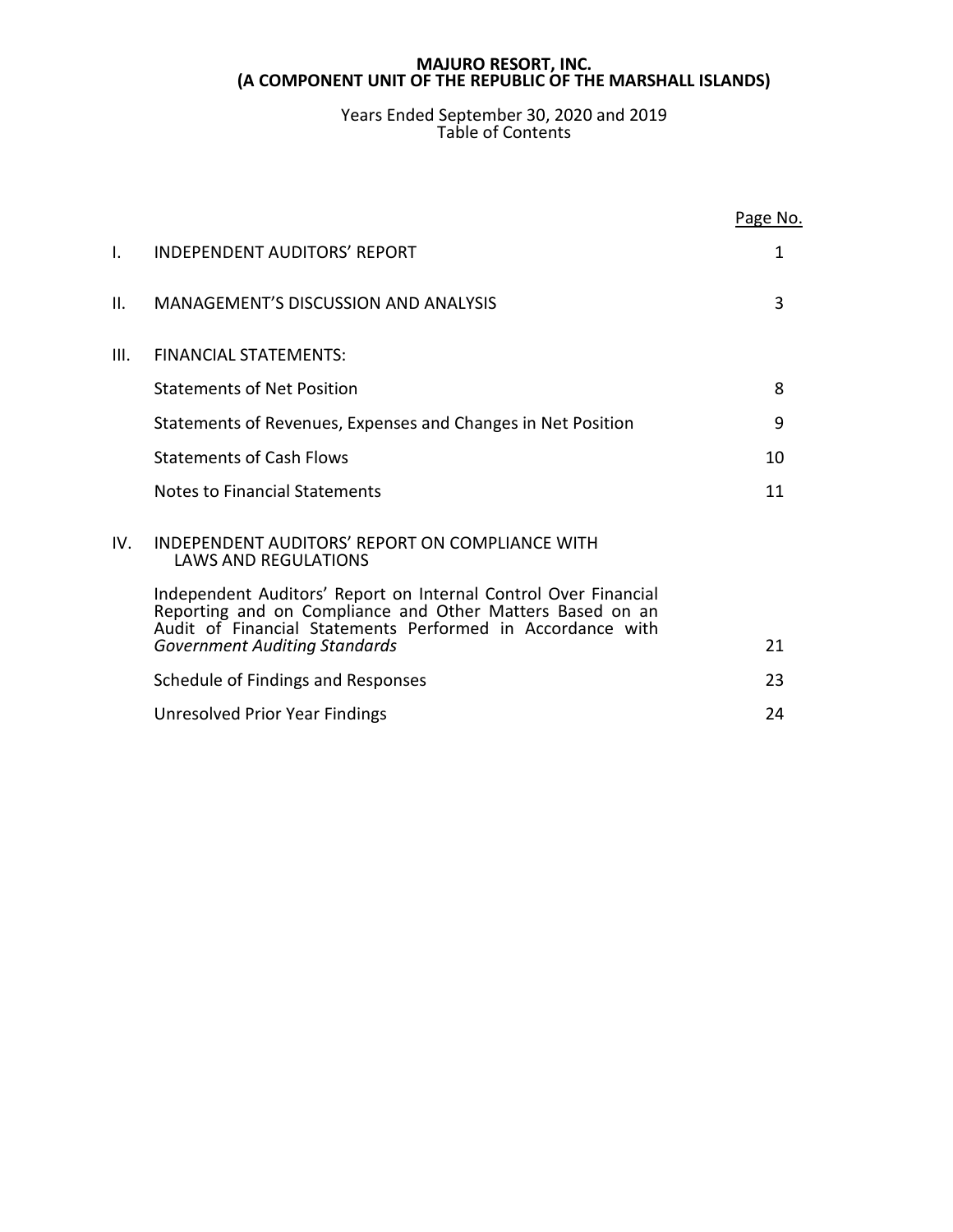# **Deloitte.**

Deloitte & Touche LLP 361 South Marine Corps Drive Tamuning, GU 96913-3973 USA

Tel: +1 (671) 646-3884 Fax: +1 (671) 649-4265

www.deloitte.com

# **INDEPENDENT AUDITORS' REPORT**

Board of Directors Majuro Resort, Inc.:

# **Report on the Financial Statements**

We have audited the accompanying financial statements of Majuro Resort, Inc. (MRI), a component unit of the Republic of the Marshall Islands, which comprise the statements of net position as of September 30, 2020 and 2019, and the related statements of revenues, expenses and changes in net position and of cash flows for the years then ended, and the related notes to the financial statements.

# *Management's Responsibility for the Financial Statements*

Management is responsible for the preparation and fair presentation of these financial statements in accordance with accounting principles generally accepted in the United States of America; this includes the design, implementation, and maintenance of internal control relevant to the preparation and fair presentation of financial statements that are free from material misstatement, whether due to fraud or error.

# *Auditors' Responsibility*

Our responsibility is to express an opinion on these financial statements based on our audits. We conducted our audits in accordance with auditing standards generally accepted in the United States of America and the standards, and the standards, issued by the Comptroller General of the United States. Those standards require that we plan and perform the audit to obtain reasonable assurance about whether the financial statements are free from material misstatement.

An audit involves performing procedures to obtain audit evidence about the amounts and disclosures in the financial statements. The procedures selected depend on the auditor's judgment, including the assessment of the risks of material misstatement of the financial statements, whether due to fraud or error. In making those risk assessments, the auditor considers internal control relevant to the entity's preparation and fair presentation of the financial statements in order to design audit procedures that are appropriate in the circumstances, but not for the purpose of expressing an opinion on the effectiveness of the entity's internal control. Accordingly, we express no such opinion. An audit also includes evaluating the appropriateness of accounting policies used and the reasonableness of significant accounting estimates made by management, as well as evaluating the overall presentation of the financial statements.

We believe that the audit evidence we have obtained is sufficient and appropriate to provide a basis for our audit opinion.

# *Opinion*

In our opinion, the financial statements referred to above present fairly, in all material respects, the financial position of Majuro Resort, Inc. as of September 30, 2020 and 2019, and the results of its operations and its cash flows for the years then ended in accordance with accounting principles generally accepted in the United States of America.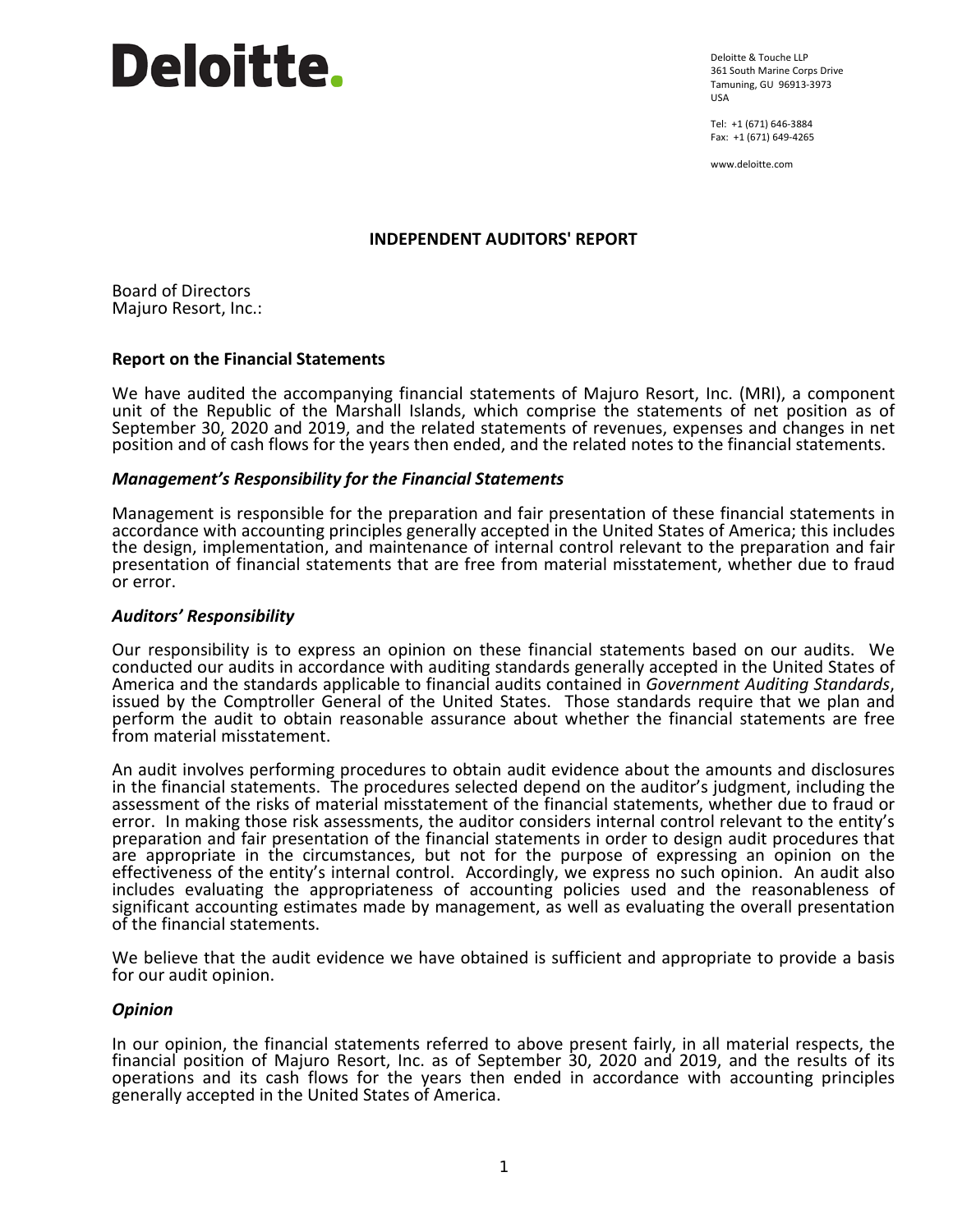

# *Emphasis-of-Matters*

# *Going Concern*

The accompanying financial statements have been prepared assuming that MRI will continue as a going concern. As discussed in Note 6 to the financial statements, MRI's recurring losses from operations and continuing working capital deficiencies raise substantial doubt about its ability to continue as a going concern. Management's plans concerning these matters are also discussed in Note 6 to the financial statements. The financial statements do not include any adjustments that might result from the outcome of this uncertainty.

# *COVID-19*

As discussed in Note 7 to the financial statements, MRI determined that the COVID-19 pandemic may negatively impact its business, results of operations and net position. MRI is unable to reasonably estimate its ultimate financial impact.

Our opinion is not modified with respect to these matters.

# *Other Matters*

# *Required Supplementary Information*

Accounting principles generally accepted in the United States of America require that the management's discussion and analysis on pages 3 to 7 be presented to supplement the financial statements. Such information, although not a part of the financial statements, is required by the Governmental Accounting Standards Board who considers it to be an essential part of financial reporting for placing the financial statements in an appropriate operational, economic, or historical context. We have applied certain limited procedures to the required supplementary information in accordance with auditing standards generally accepted in the United States of America, which consisted of inquiries of management about the methods of preparing the information and comparing the information for consistency with management's responses to our inquiries, the financial statements, and other knowledge we obtained during our audit of the financial statements. We do not express an opinion or provide any assurance on the information because the limited procedures do not provide us with sufficient evidence to express an opinion or provide any assurance.

#### **Other Reporting Required by** *Government Auditing Standards*

In accordance with *Government Auditing Standards*, we have also issued our report dated October 18, 2021, on our consideration of MRI's internal control over financial reporting and on our tests of its compliance with certain provisions of laws, regulations, contracts, and grant agreements and other matters. The purpose of that report is solely to describe the scope of our testing of internal control over financial reporting and compliance and the results of that testing, and not to provide an opinion on the effectiveness of MRI's internal control over financial reporting or on compliance. That report is an integral part of an audit performed in accordance with *Government Auditing Standards* in considering MRI's internal control over financial reporting and compliance.

loite Nachell

October 18, 2021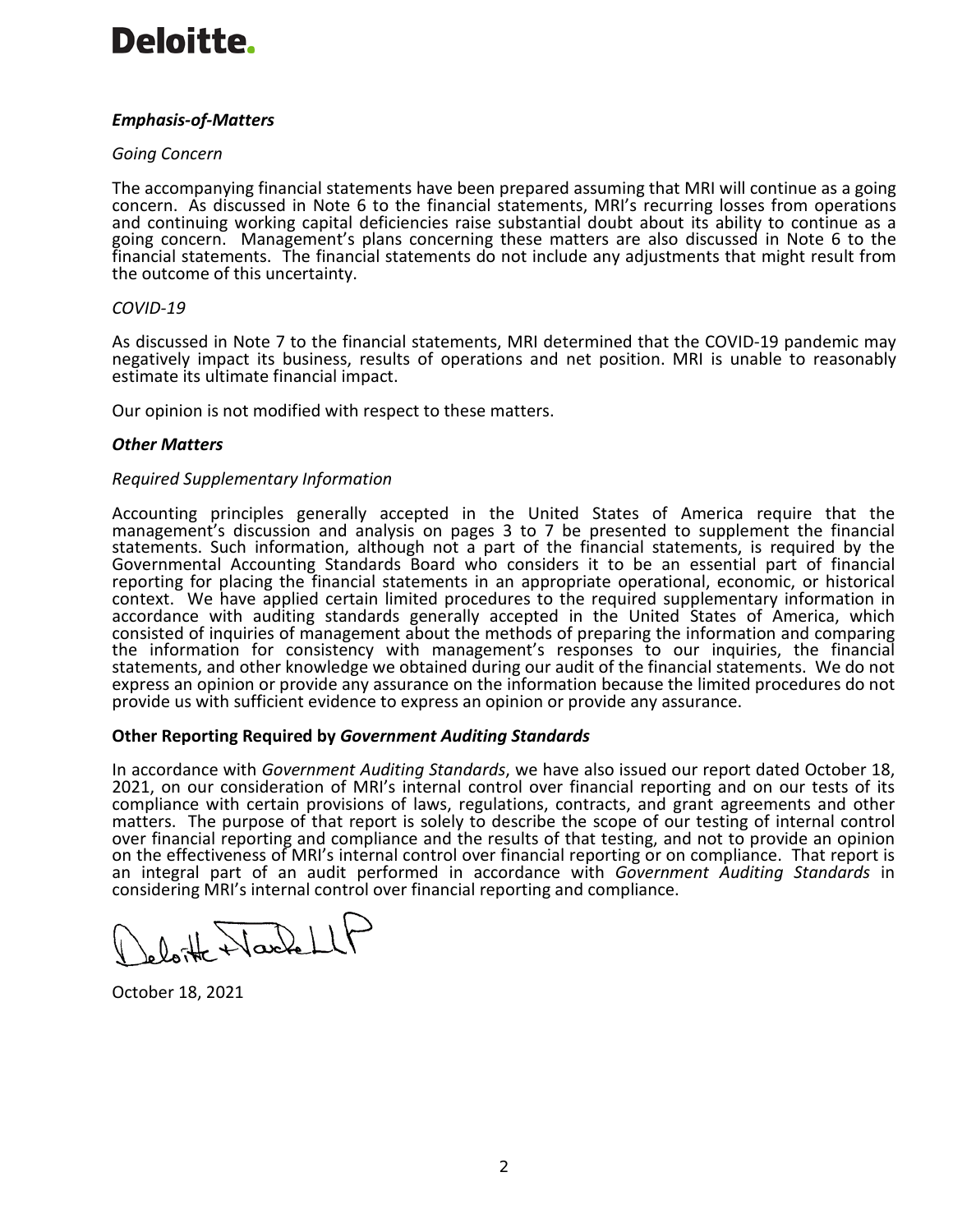Management's Discussion and Analysis Years Ended September 30, 2020 and 2019

This section of the Majuro Resort, Inc. (MRI) annual financial report presents our discussion and analysis of MRI's financial performance for the fiscal year that ended on September 30, 2020. The discussion and analysis should be read in conjunction with the audited financial statements, which follow this section.

#### **Financial Highlights**

Total assets decreased by \$164,442 or 8% from \$2,077,431 in 2018 to \$1,912,989 in 2020. Even with the decreased in receivables by \$446,706 or 36% from \$1,253,367 in 2019 to \$806,661 in 2020, such was significantly offset by a decreased in the allowance for doubtful accounts by \$315,009 or 43% from<br>\$731,521 in 2019 to \$416,512 in 2020. In addition, there was an increased in cash reserves by \$18,793 or 4% from \$448,007 in 2019 to \$466,800 in 2020 and an decreased in inventory by \$2,020 or 8% from<br>\$26,056 in 2019 to \$24,036 in 2020. Total liabilities decreased by \$268,083 or 16% from \$1,665,497 in 2019 to \$1,397,414 in 2020, which resulted in an increased in net position by \$103,641 or 25% from \$411,934 in 2019 to \$515,575 in 2020.

Gross operating revenues for 2020 were \$3,533,622, which represented a decrease of \$929,442 or 21% compared to \$4,463,064 for 2019. Compared to FY2018, total operating revenues were lower by<br>\$277,153 or 7%. Rooms revenue decreased by \$708,707 or 36% from \$1,956,353 for 2019 to<br>\$1,247,646 for 2020 while food and beverage for 2019 to \$2,126,777 for 2020. Correspondingly, cost of sales for 2020 was \$2,096,223 which represented a decrease of \$316,347 or 13% compared to \$2,412,570 for 2019. Considering the recovery for bad debts of \$86,752, this resulted in a gross profit for 2020 of \$1,524,151 including<br>management fee of \$35,931, which represented a decrease of \$209,311 or 12% compared to<br>\$1,733,462 for 2019.

Operating expenses for 2020 were \$1,649,020, which represented a decrease of \$186,593 or 10% compared to \$1,835,613 for 2019. As a percentage of total revenues, operating expenses for 2020 were at 46%, an increase of 2% from 2019. The increase in operating expenses during the year was primarily attributable to the decrease in operating revenues.

#### **Financial Analysis**

The Statement of Net Position and the Statement of Revenues, Expenses and Changes in Net Position provide an indication of MRI's financial condition. MRI's net position reflects the difference between assets and liabilities. A summary of MRI's Statements of Net Position is presented below:

| <b>Summary Statements of Net Position</b><br>As of September 30                    |   |                        |   |                         |   |                        |                                |    |                                  |
|------------------------------------------------------------------------------------|---|------------------------|---|-------------------------|---|------------------------|--------------------------------|----|----------------------------------|
|                                                                                    |   | 2020                   |   | 2019                    |   | S Change<br>2020-2019  | % Change<br>2020-2019          |    | 2018                             |
| Assets:<br>Current and other assets<br>Capital assets                              | S | 910,492<br>1,002,497   | S | 1,028,090<br>1,049,341  | s | (117,598)<br>(46,844)  | (11.4)%<br>(4.5)%              | S  | 828,240<br>1,112,721             |
| Total assets<br>Liabilities:<br>Current and other liabilities                      |   | 1,912,989<br>1,397,414 |   | 2,077,431<br>1,665,497  |   | (164,442)<br>(268,083) | (7.9)%<br>$(16.1)\%$           |    | 1,940,961<br>1,424,101           |
| Net position:<br>Net investment in capital<br>assets<br>Restricted<br>Unrestricted |   | 1,002,497<br>(486,922) |   | 1,049,341<br>(637, 407) |   | (46, 844)<br>150,485   | (4.5)%<br>100.0%<br>$(23.6)\%$ |    | 1,112,721<br>45,649<br>(641,510) |
| Total net position                                                                 |   | 515,575                | Ś | 411,934                 | S | 103,641                | 25.2%                          | \$ | 516,860                          |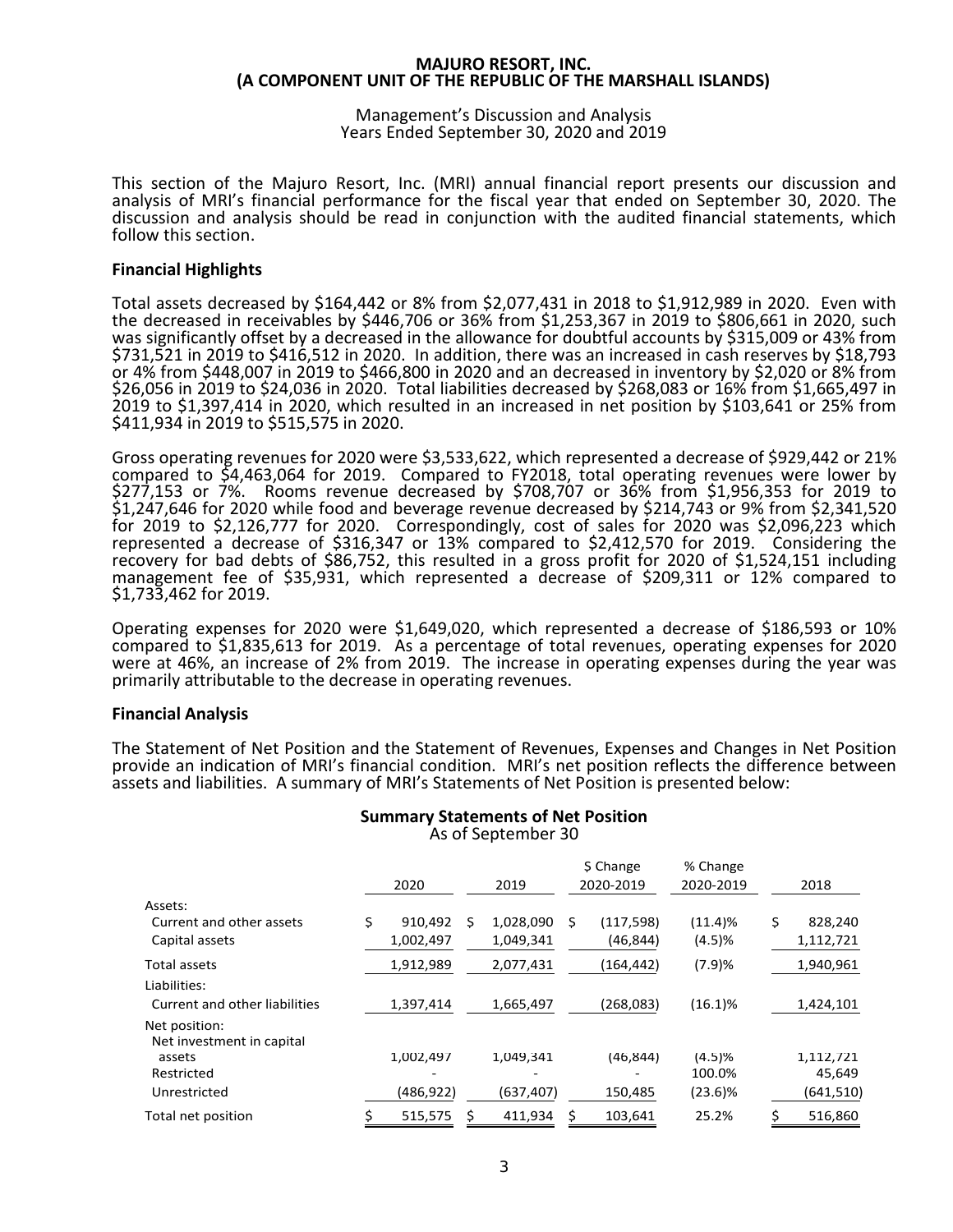Management's Discussion and Analysis Years Ended September 30, 2020 and 2019

Total assets decreased by \$164,442 from \$2,077,431 in 2019 to \$1,912,989 in 2020. On the other hand, total liabilities decreased by \$268,083 from \$1,665,497 in 2019 to \$1,397,414 in 2020. MRI's liabilities decreased due to a decreased in accrued expenses, payable to affiliates and accounts payable trade.

A summary of MRI's Statements of Revenues, Expenses, and Changes in Net Position is presented below:

|                         |    | 2020      |   | 2019         |   | S Change<br>2020-2019 | % Change<br>2020-2019 |    | 2018      |
|-------------------------|----|-----------|---|--------------|---|-----------------------|-----------------------|----|-----------|
|                         |    |           |   |              |   |                       |                       |    |           |
| Operating:              |    |           |   |              |   |                       |                       |    |           |
| Operating revenues      | Ş  | 3,620,374 | S | 4,146,032    | S | (525, 658)            | $(12.7)\%$            | Ş  | 4,031,012 |
| Operating expenses      |    | 3,745,243 |   | 4,248,183    |   | (502, 940)            | $(11.8)\%$            |    | 3,972,046 |
| Operating income (loss) |    | (124,869) |   | (102, 151)   |   | (22, 718)             | 22.2%                 |    | 58,966    |
| Nonoperating:           |    |           |   |              |   |                       |                       |    |           |
| Nonoperating revenues   |    | 239,065   |   |              |   | 239,065               |                       |    |           |
| Nonoperating expenses   |    | 10,555    |   | 2,775        |   | 7,780                 | 280.4%                |    | 9,237     |
|                         |    | 228,510   |   | (2,775)      |   | 231,285               | $(8334.6)\%$          |    | (9, 237)  |
|                         |    | 103,641   |   | (104, 926)   |   | 208,567               | $(198.8)\%$           |    | 49,729    |
| Capital contributions   |    |           |   |              |   |                       | 100.0%                |    | 74,400    |
| Change in net position  | \$ | 103,641   | Ś | (104,926) \$ |   | 208,567               | (198.8)%              | \$ | 124,129   |

#### **Summary Statements of Revenues, Expenses and Changes in Net Position** Years Ended September 30

The Statements of Revenues, Expenses and Changes in Net Position identify various revenue and expense items that impact the change in net position. A summary of operating revenues follows:

|                      |           |   |           |   | \$ Change  | % Change    |           |
|----------------------|-----------|---|-----------|---|------------|-------------|-----------|
|                      | 2020      |   | 2019      |   | 2020-2019  | 2020-2019   | 2018      |
| Food and beverage    | 2,126,777 | S | 2,341,520 | Ş | (214,743)  | (9.2)%      | 2,035,136 |
| Room                 | 1,247,646 |   | 1,956,353 |   | (708,707)  | (36.2)%     | 1,703,627 |
| Management fee       | 35,931    |   | 46,330    |   | (10, 399)  | (22.4)%     |           |
| Telephone            | 147       |   | 566       |   | (419)      | (74.0)%     | 831       |
| Other                | 123,121   |   | 118,295   |   | 4,826      | 4.1%        | 122,012   |
|                      | 3,533,622 |   | 4,463,064 |   | (929,442)  | $(20.8)\%$  | 3,861,606 |
| Bad debts (recovery) | (86, 752) |   | 317,032   |   | (403,784)  | $(127.4)\%$ | (169,406) |
|                      | 3,620,374 |   | 4,146,032 |   | (525, 658) | $(12.7)\%$  | 4,031,012 |

Gross operating revenues for 2020 showed a decrease of \$929,442 from \$4,463,064 in 2019 to \$3,533,622 in 2020. Rooms revenue for 2020 decreased by \$708,707 or 36% from 2019 and decreased by \$455,981 or 27% from 2018. The occupancy ratio in 2020 decreased to 34.79% with a decrease in average room rate from \$71.14 in 2019 to \$68.22 in 2020. Food and beverage revenue for 2020 was \$2,126,777, which showed an increase of \$91,641 over 2018 and a decrease of \$214,743 over 2019. No additional capital subsidy was received from the government after the seawall project that had been completed in December 2018.

Management Discussion and Analysis for the year ended September 30, 2019 is set forth in the report on the audit of MRI's financial statements dated July 9, 2020. The Discussion and Analysis explains the major factors impacting the 2019 financial statements and may be obtained from the contact information below.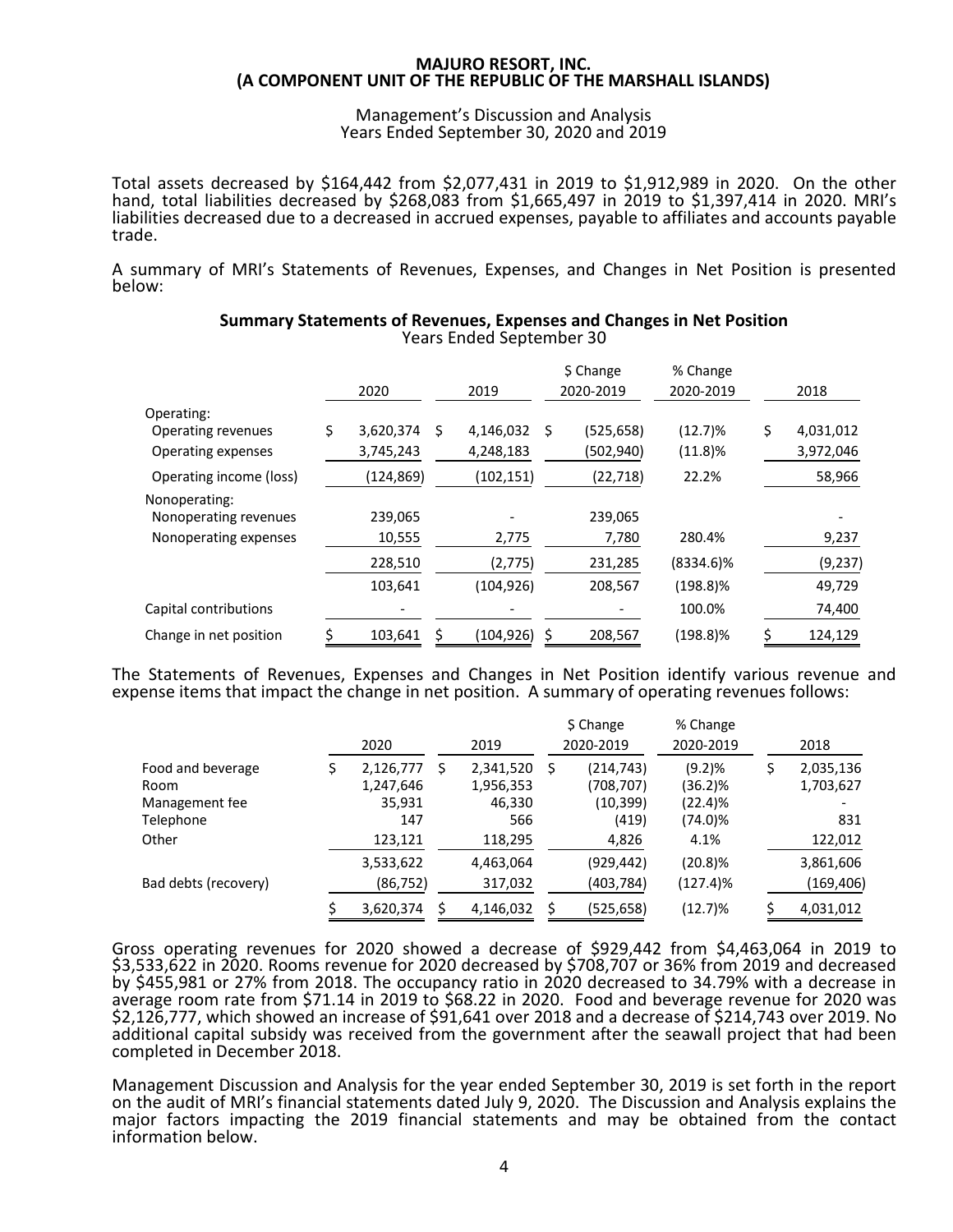Management's Discussion and Analysis Years Ended September 30, 2020 and 2019

The following graph shows the major components of revenue for financial periods 2020, 2019 and 2018, all of which cover a twelve (12) month period ending September 30.



# **Revenue Financial**

# **Statement of Hotel Occupancy Performance**

The following table shows a comparison of financial and statistical information affecting the room revenue performance for the years 2020, 2019, 2018, 2017 and 2016.

| <b>Occupancy Performance</b> | 2020    | 2019    | 2018        | 2017        | 2016   |
|------------------------------|---------|---------|-------------|-------------|--------|
| % of total occupancy         | 34.79%  | 52.32%  | 50.78%      | 54.92%      | 53.45% |
| Average rate                 | \$68.22 | \$71.14 | 63.91<br>S. | 60.53<br>S. | 62.63  |
| % of paid occupancy          | 34.68%  | 52.15%  | 50.57%      | 54.77%      | 53.33% |
| Average rate                 | \$68.45 | \$71.34 | 64.07<br>S. | 60.69<br>\$ | 62.77  |
|                              |         |         |             |             |        |

Paid occupancy ratio in 2020 was 34.68% as compared 52.15% in 2019 and 50.57% in 2018.

The hotel paid occupancy ratio for the current year has increased compared to last year while the average paid room rate for the current year has also increased by \$7.27.

# **Operating Expenses**

Total operating expenses decreased by \$186,593 from \$1,835,613 in 2019 to \$1,649,020 in 2020 as a result of the decrease in general and administrative, utility and maintenance expense components. As a percentage of total revenues, operating expenses for 2020 represents 46% compared to 44% and 44% for 2019 and 2018, a decrease of 2%.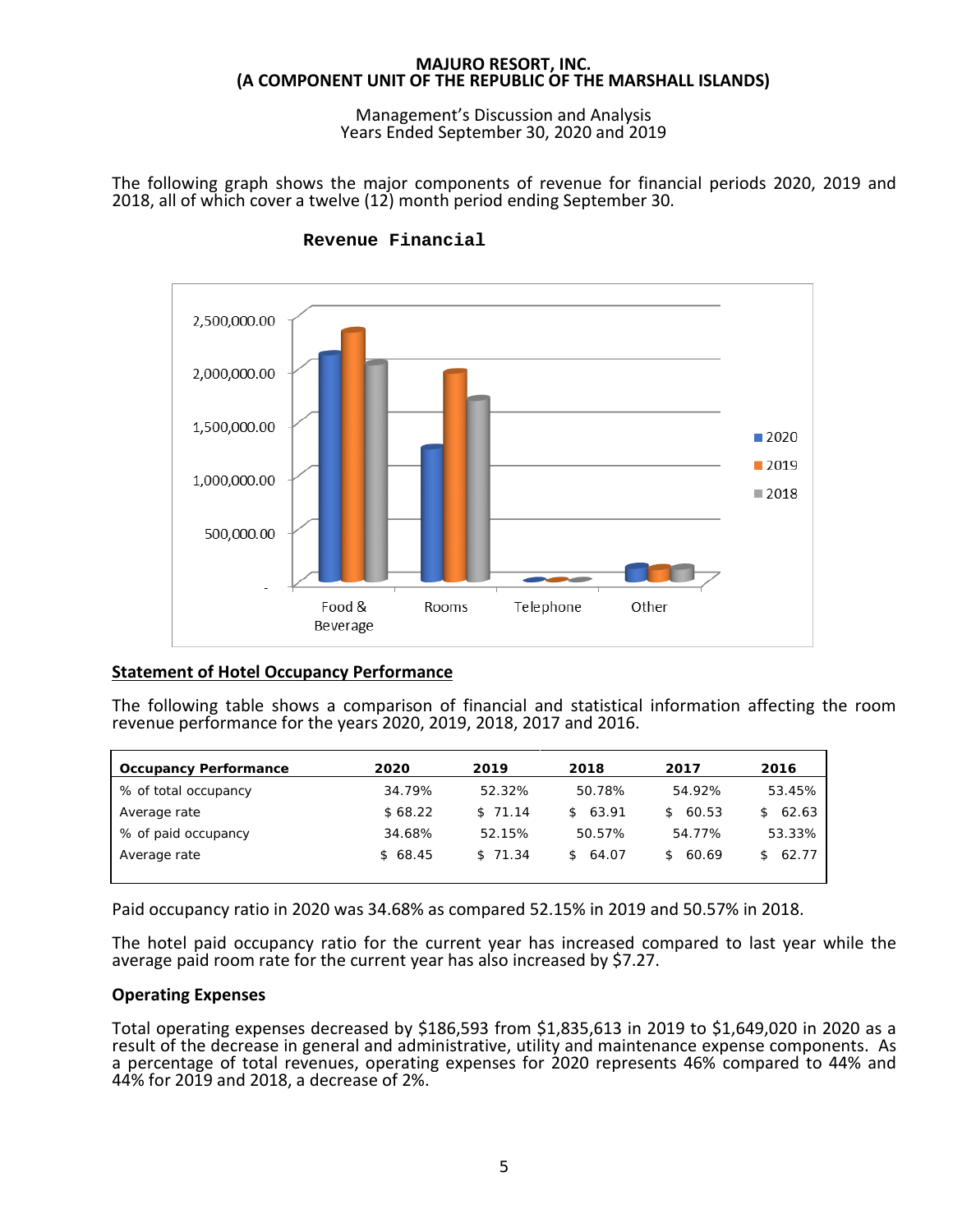Management's Discussion and Analysis Years Ended September 30, 2020 and 2019

Utility costs showed a decrease of \$20,362 from \$535,535 in 2019 to \$515,173 in 2020. The decrease was primarily due to the decrease of customers occupying the room and the management manage to turn off all the air-condition in every room when it is necessary to save energy. General and administrative expenses showed a decrease of \$80,653 from \$628,602 in 2019 to  $$547,949$  in 2020. For general and administrative expense decrease due to the decrease on salaries, because of the COVID-19 management decided to cut the hours of some of the employees in other department like security. Other changes in operating expenses showed depreciation expense, which posted a decrease of \$23,582 while the maintenance costs decreased by \$65,349.

The following graph shows the major components of operating expenses for financial periods 2020, 2020 and 2019, all of which cover a twelve (12) month period ending September 30.



#### **Operating Expenses**

# **Capital Assets and Debt**

Net capital assets decreased by \$46,844 primarily due to current year depreciation expense exceeding current year acquisitions. Capital asset acquisitions during the year ended September 30, 2020, \$74,612 for certain new vehicles. Purchase of new vehicles is intended to be used for hotel guests and a truck used for hauling water from the airport to the hotel. Due to lack of rain, the supply of water from MWSC is not enough for hotel needs.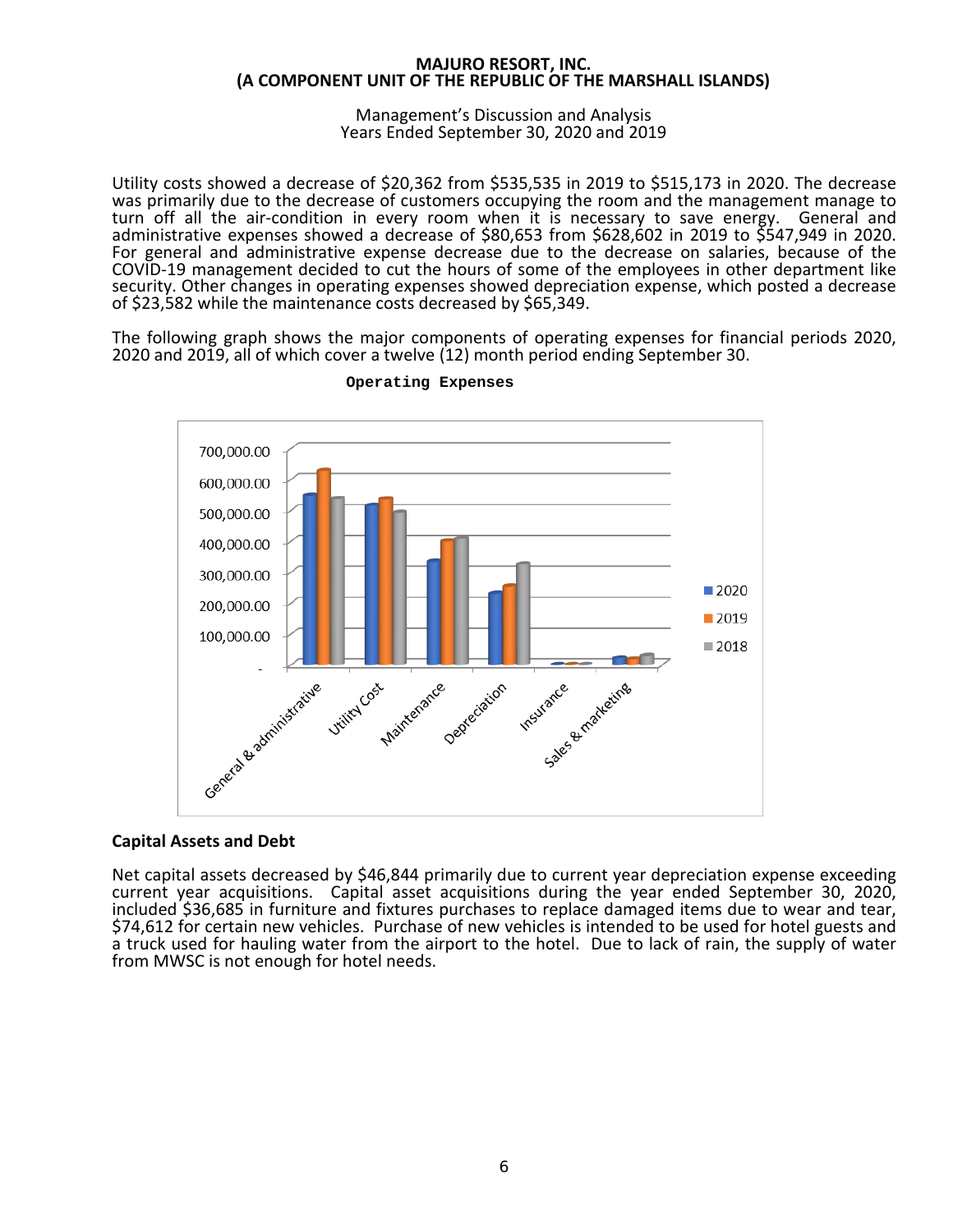Management's Discussion and Analysis Years Ended September 30, 2020 and 2019

|                                 |    |             |   |               |   | \$ Change  | % Change   |   |             |
|---------------------------------|----|-------------|---|---------------|---|------------|------------|---|-------------|
|                                 |    | 2020        |   | 2019          |   | 2020-2019  | 2020-2019  |   | 2018        |
| <b>Buildings and structures</b> | Ş. | 2,912,342   | S | 2,912,342     | S |            | 0.0%       | Ş | 2,798,116   |
| <b>Furniture and fixtures</b>   |    | 1,879,337   |   | 1,842,652     |   | 36,685     | 2.0%       |   | 1,745,717   |
| Office equipment                |    | 263,306     |   | 255,532       |   | 7,774      | 3.0%       |   | 252,942     |
| Other equipment                 |    | 114,425     |   | 114,425       |   |            | 0.0%       |   | 114,425     |
| Motor vehicles                  |    | 456,003     |   | 395,391       |   | 60,612     | 15.3%      |   | 333,257     |
|                                 |    | 5,625,413   |   | 5,520,342     |   | 105,071    | 1.9%       |   | 5,244,457   |
| Accumulated depreciation        |    | (4,694,673) |   | (4, 472, 705) |   | (221,968)  | 5.0%       |   | (4,230,488) |
|                                 |    | 930,740     |   | 1,047,637     |   | (116, 897) | $(11.2)\%$ |   | 1,013,969   |
| Construction in progress        |    | 71,757      |   | 1,704         |   | 70,053     | 4111.1%    |   | 98,752      |
|                                 |    | 1,002,497   |   | 1,049,341     |   | (46, 844)  | (4.5)%     |   | 1,112,721   |

# A summary of MRI's capital assets is presented below**:**

Non depreciable capital assets amounted to \$71,757, which pertain to the ongoing bar renovation as of September 30, 2020. For additional information concerning the capital assets, please see note 3 to the financial statements.

MRI did not incur any long-term debt during 2020 nor was any such debt due and outstanding at year end.

# **Economic Factors and Next Year's Performance**

The following factors may have a great impact on next year's operations:

- 1.) The new bar is already finished and officially opened on October 2020. With fully air-conditioned room, karaoke and pool table to be used by the customers, the management are expecting more customers and will generate a much higher bar revenue.
- 2.) Since pandemic still continues, borders are not yet open and people are still scared to travel, no big events coming up for this fiscal year. In view of this the company just launched a room discount during the weekend to encourage more local customers to check in at the hotel, food and beverage department prepared an alternative marketing campaigns such as home food delivery, mass text for other services offered like laundry & cleaning services and improved the quality of customers services so customers will keep on patronizing MIR and at the same time to general more revenue.

#### **Additional Financial Information**

The discussion and analysis is designed to provide MRI's customers and other interested parties with an overview of MRI's financial operations and financial condition. Should the reader have questions regarding the information included in this report or wish to request additional financial information, please contact the Majuro Resort, Inc. General Manager at P.O. Box 3279, Majuro, MH 96960.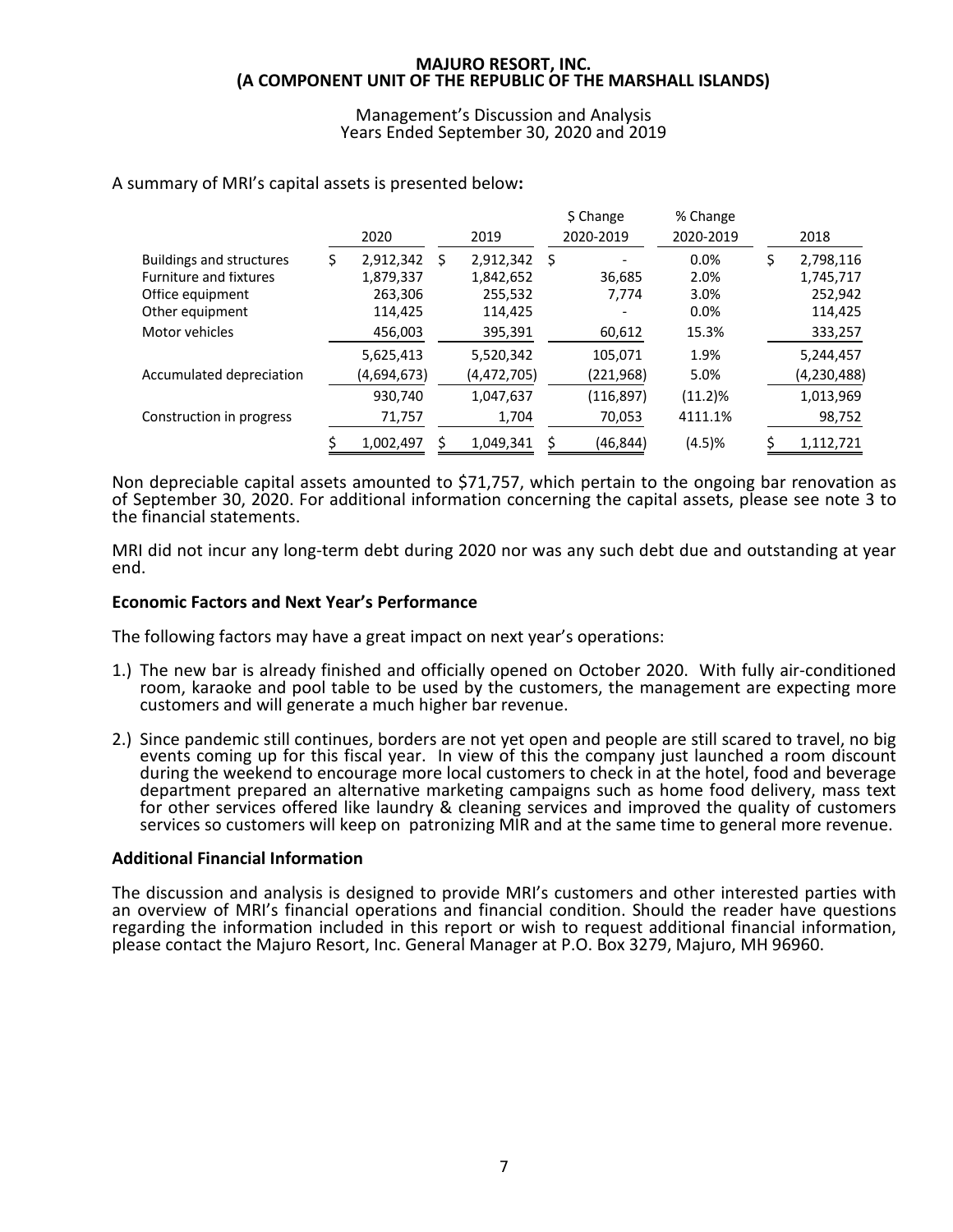# Statements of Net Position September 30, 2020 and 2019

|                                                                                                                                | 2020                                             |    | 2019                                     |
|--------------------------------------------------------------------------------------------------------------------------------|--------------------------------------------------|----|------------------------------------------|
| <b>ASSETS</b>                                                                                                                  |                                                  |    |                                          |
| Current assets:<br>Cash                                                                                                        | \$<br>466,800                                    | \$ | 448,007                                  |
| Receivables:<br>Trade<br><b>Affiliates</b><br>Other                                                                            | 337,575<br>435,672<br>33,414                     |    | 535,573<br>668,806<br>48,988             |
| Less allowance for doubtful accounts                                                                                           | 806,661<br>(416, 512)                            |    | 1,253,367<br>(731, 521)                  |
| Total receivables, net                                                                                                         | 390,149                                          |    | 521,846                                  |
| Inventories<br>Prepaid expenses                                                                                                | 24,036<br>29,507                                 |    | 26,056<br>32,181                         |
| <b>Total current assets</b>                                                                                                    | 910,492                                          |    | 1,028,090                                |
| Capital assets:                                                                                                                |                                                  |    |                                          |
| Nondepreciable capital assets<br>Other capital assets, net of accumulated depreciation                                         | 71,757<br>930,740                                |    | 1,704<br>1,047,637                       |
| <b>Total noncurrent assets</b>                                                                                                 | 1,002,497                                        |    | 1,049,341                                |
|                                                                                                                                | \$<br>1,912,989                                  | Ş  | 2,077,431                                |
| LIABILITIES AND NET POSITION                                                                                                   |                                                  |    |                                          |
| <b>Current liabilities:</b><br>Accounts payable<br>Payable to affiliates<br>Accrued taxes payable<br>Other accrued liabilities | \$<br>76,706 \$<br>714,908<br>488,319<br>117,481 |    | 252,816<br>804,856<br>486,660<br>121,165 |
| <b>Total current liabilities</b>                                                                                               | 1,397,414                                        |    | 1,665,497                                |
| Commitment and contingencies<br>Net position:                                                                                  |                                                  |    |                                          |
| Net investment in capital assets<br>Unrestricted                                                                               | 1,002,497<br>(486, 922)                          |    | 1,049,341<br>(637,407)                   |
| Total net position                                                                                                             | 515,575                                          |    | 411,934                                  |
|                                                                                                                                | \$<br>1,912,989                                  | \$ | 2,077,431                                |
|                                                                                                                                |                                                  |    |                                          |

See accompanying notes to financial statements.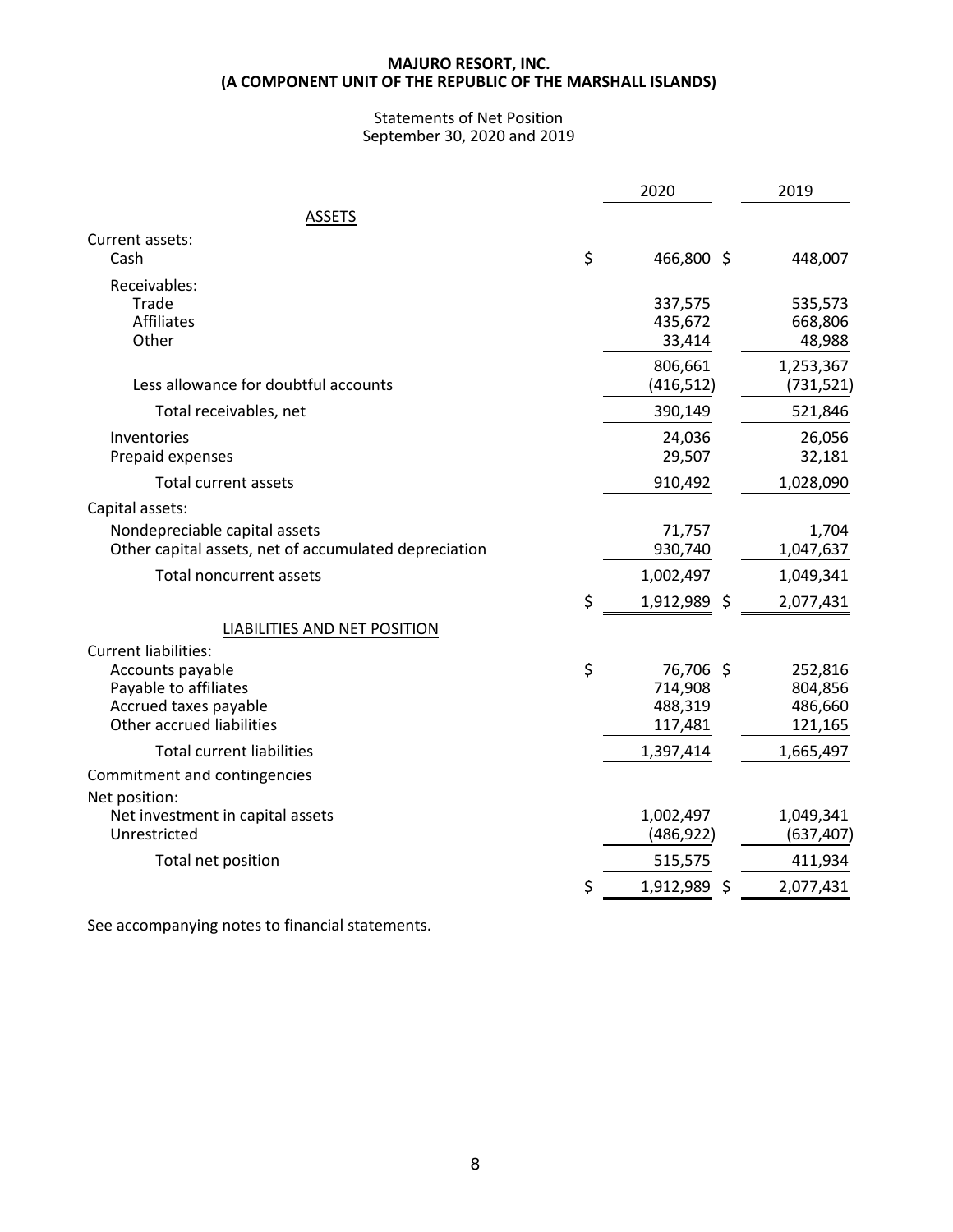# Statements of Revenues, Expenses and Changes in Net Position Years Ended September 30, 2020 and 2019

|                                               | 2020         | 2019       |
|-----------------------------------------------|--------------|------------|
| Hotel operations:                             |              |            |
| Operating revenues:                           |              |            |
| \$<br>Food and beverage                       | 2,126,777 \$ | 2,341,520  |
| Rooms                                         | 1,247,646    | 1,956,353  |
| Telephone                                     | 147          | 566        |
| Other                                         | 123,121      | 118,295    |
| Total revenues                                | 3,497,691    | 4,416,734  |
| Recovery of (provision for) doubtful accounts | 86,752       | (317, 032) |
| Net revenues                                  | 3,584,443    | 4,099,702  |
| Cost of sales:                                |              |            |
| Food and beverage                             | 1,637,875    | 1,845,373  |
| Rooms                                         | 431,350      | 513,766    |
| Telephone                                     | 21,144       | 18,756     |
| Other                                         | 5,854        | 34,675     |
| Total cost of sales                           | 2,096,223    | 2,412,570  |
| Gross profit                                  | 1,488,220    | 1,687,132  |
| Operating expenses:                           |              |            |
| General and administrative                    | 547,949      | 628,602    |
| Utility costs                                 | 515,173      | 535,535    |
| Maintenance                                   | 334,281      | 399,630    |
| Depreciation                                  | 230,135      | 253,717    |
| Sales and marketing                           | 21,482       | 18,129     |
| <b>Total operating expenses</b>               | 1,649,020    | 1,835,613  |
| Operating loss from hotel operations          | (160, 800)   | (148, 481) |
| Nonhotel operations:                          |              |            |
| Operating revenues:                           |              |            |
| Management fee                                | 35,931       | 46,330     |
| <b>Operating loss</b>                         | (124, 869)   | (102, 151) |
| Nonoperating revenues (expenses):             |              |            |
| <b>Contributions from Repmar</b>              | 239,065      |            |
| Interest expense                              | (9, 222)     | (7, 275)   |
| Gain (loss) on sale of asset                  | (1, 333)     | 4,500      |
| Total nonoperating revenues (expenses), net   | 228,510      | (2, 775)   |
| Change in net position                        | 103,641      | (104, 926) |
| Net position at beginning of year             | 411,934      | 516,860    |
| \$<br>Net position at end of year             | 515,575 \$   | 411,934    |

See accompanying notes to financial statements.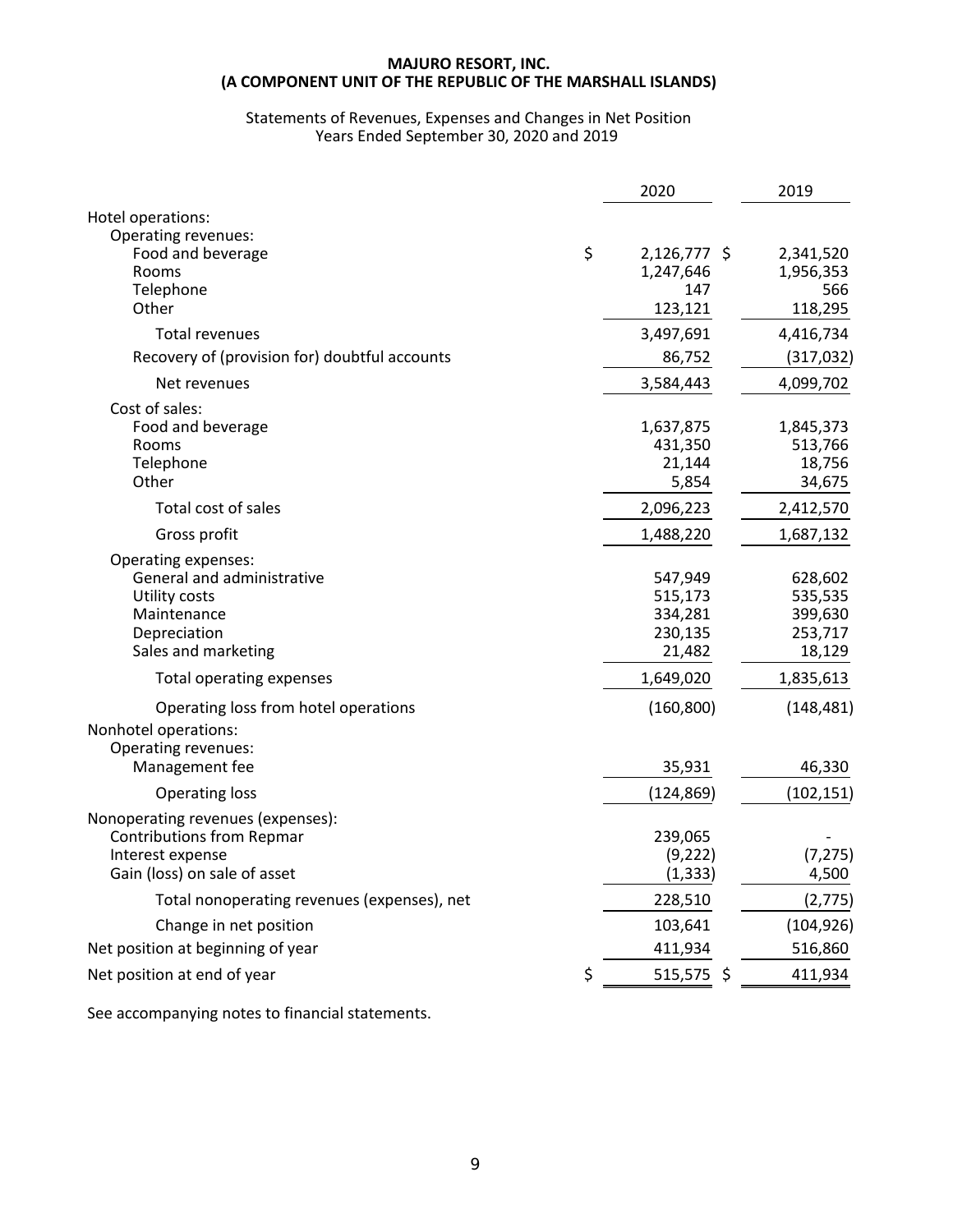# Statements of Cash Flows Years Ended September 30, 2020 and 2019

|                                                                                                                                                                                         |              | 2020                                                        | 2019                                                               |
|-----------------------------------------------------------------------------------------------------------------------------------------------------------------------------------------|--------------|-------------------------------------------------------------|--------------------------------------------------------------------|
| Cash flows from operating activities:<br>Cash received from customers<br>Cash payments to suppliers for goods and services<br>Cash payments to employees for services                   | $\mathsf{S}$ | 3,752,071 \$<br>(2, 254, 092)<br>(1,524,405)                | 4,162,617<br>(2,427,857)<br>(1,531,893)                            |
| Net cash (used in) provided by operating activities                                                                                                                                     |              | (26, 426)                                                   | 202,867                                                            |
| Cash flows from noncapital financing activities:<br>Contributions from RepMar<br>Interest paid                                                                                          |              | 239,065<br>(9, 222)                                         | 198,400<br>(7, 275)                                                |
| Net cash provided by noncapital financing activities                                                                                                                                    |              | 229,843                                                     | 191,125                                                            |
| Cash flows from capital and related financing activities:<br>Acquisition of capital assets<br>Proceeds from sale of capital assets                                                      |              | (189, 124)<br>4,500                                         | (190, 337)<br>4,500                                                |
| Net cash used for capital and related financing activities                                                                                                                              |              | (184, 624)                                                  | (185, 837)                                                         |
| Net change in cash                                                                                                                                                                      |              | 18,793                                                      | 208,155                                                            |
| Cash at beginning of year                                                                                                                                                               |              | 448,007                                                     | 239,852                                                            |
| Cash at end of year                                                                                                                                                                     | \$           | 466,800<br>\$                                               | 448,007                                                            |
| Reconciliation of operating loss to net cash (used in) provided by<br>operating activities:<br><b>Operating loss</b><br>Adjustments to reconcile operating loss to net cash provided by | \$           | $(124, 869)$ \$                                             | (102, 151)                                                         |
| (used in) operating activities:<br>Depreciation<br>Provision for (recovery of) doubtful accounts<br>(Increase) decrease in assets:<br>Receivables:                                      |              | 230,135<br>(86, 752)                                        | 253,717<br>317,032                                                 |
| Trade<br>Affiliates<br>Other<br>Inventories<br>Prepaid expenses<br>Increase (decrease) in liabilities:<br>Accounts payable                                                              |              | 14,528<br>188,347<br>15,574<br>2,020<br>2,674<br>(176, 110) | (48, 201)<br>(268, 792)<br>16,546<br>(6, 791)<br>(1,489)<br>87,530 |
| Payable to affiliates                                                                                                                                                                   |              | (89, 948)                                                   | (59, 978)                                                          |
| Other accrued liabilities                                                                                                                                                               |              | (2,025)                                                     | 15,444                                                             |
| Net cash (used in) provided by operating activities                                                                                                                                     | \$           | $(26, 426)$ \$                                              | 202,867                                                            |

See accompanying notes to financial statements.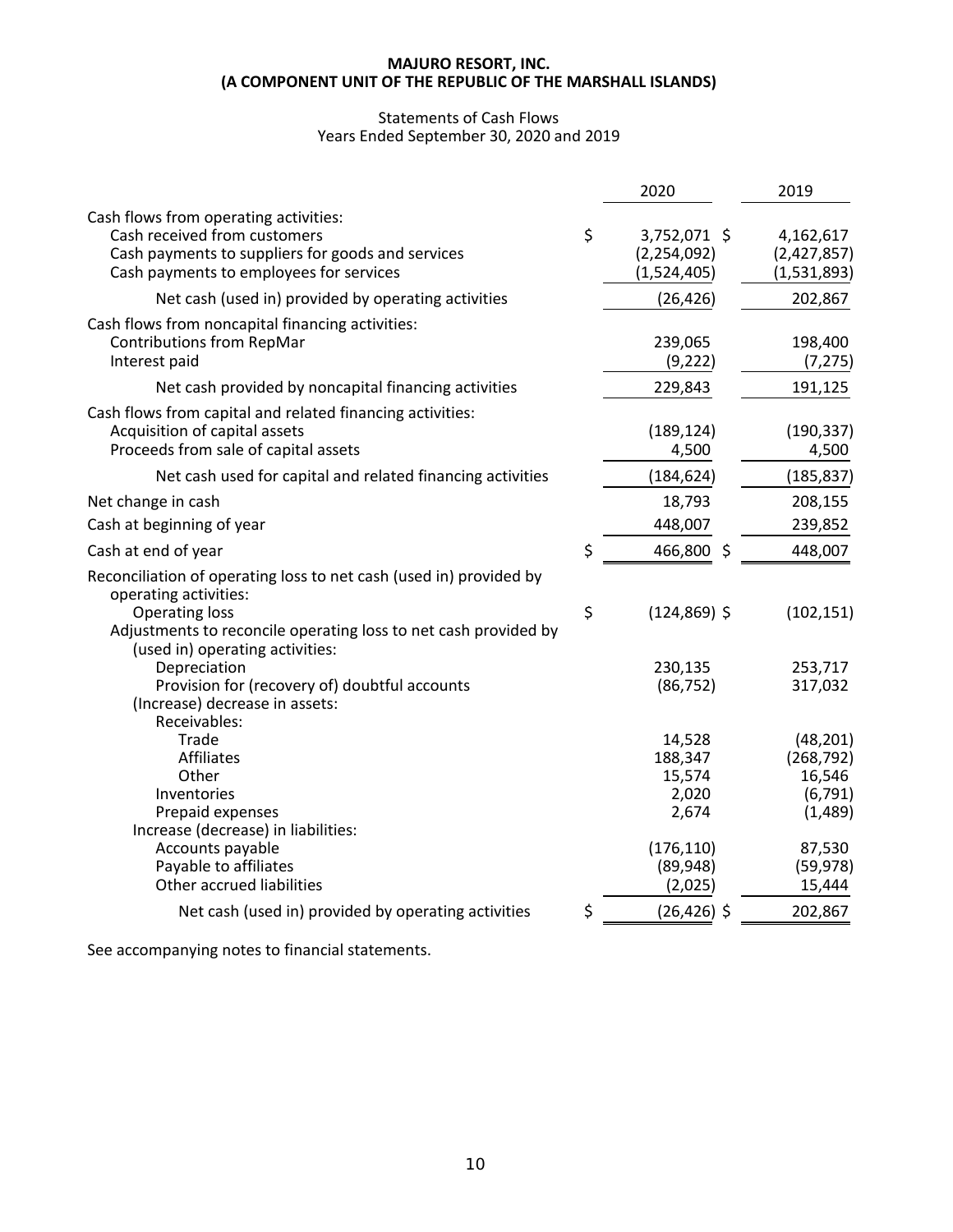Notes to Financial Statements September 30, 2020 and 2019

# (1) Organization

Majuro Resort, Inc. (MRI) dba Marshall Islands Resort, a component unit of the Republic of the Marshall Islands (RepMar), was formed on November 8, 1995, as a corporation. The primary business of MRI is the operation of a 150-room hotel on the atoll of Majuro in the Republic of the Marshall Islands. MRI is governed by a five-member Board of Directors appointed by the Cabinet of RepMar. MRI's financial statements are incorporated into the financial statements of RepMar as a component unit.

# (2) Summary of Significant Accounting Policies

GASB Statement No. 34, *Basic Financial Statements - and Management's Discussion and Analysis - for State and Local Governments*, as amended by GASB Statement No. 37, *Basic Financial Statements - Management's Discussion and Analysis - for State and Local Governments: Omnibus*, GASB Statement No. 38, *Certain Financial Statement Note Disclosures*, and GASB Statement No. 61, *The Financial Reporting Entity: Omnibus - an amendment of GASB Statements No. 14 and No. 34*, establish standards for external financial reporting for state and local governments and requires that resources be classified for accounting and reporting purposes into the following three net position categories:

- Net investment in capital assets capital assets, net of accumulated depreciation and outstanding principal balances of debt attributable to the acquisition, construction or improvement of those assets.
- Restricted net position whose use by MRI is subject to externally imposed stipulations that can be fulfilled by actions of MRI pursuant to those stipulations or that expire by the passage of time. MRI has no restricted net position at September 30, 2020 and 2019.
- Unrestricted net position that is not subject to externally imposed stipulations. Unrestricted net position may be designated for specific purposes by action by management or the Board of Directors or may otherwise be limited by contractual agreements with outside parties.

When both restricted and unrestricted resources are available for use for the same purpose, it is MRI's policy to use unrestricted resources first, then restricted resources as they are needed.

#### Basis of Accounting

Proprietary funds are accounted for on a flow of economic resources measurement focus. With this measurement focus, all assets and deferred outflows of resources, and liabilities and deferred inflows of resources associated with the operation of the fund are included in the statements of net position. Proprietary fund operating statements present increases and decreases in net position. The accrual basis of accounting is utilized by proprietary funds. Under this method, revenues are recorded when earned and expenses are recorded at the time liabilities are incurred.

#### Revenue Recognition

MRI considers room and related food, beverage and telephone revenues and costs directly related to such revenues to be operating revenues and expenses. Revenues and expenses related to financing and other activities are reflected as nonoperating.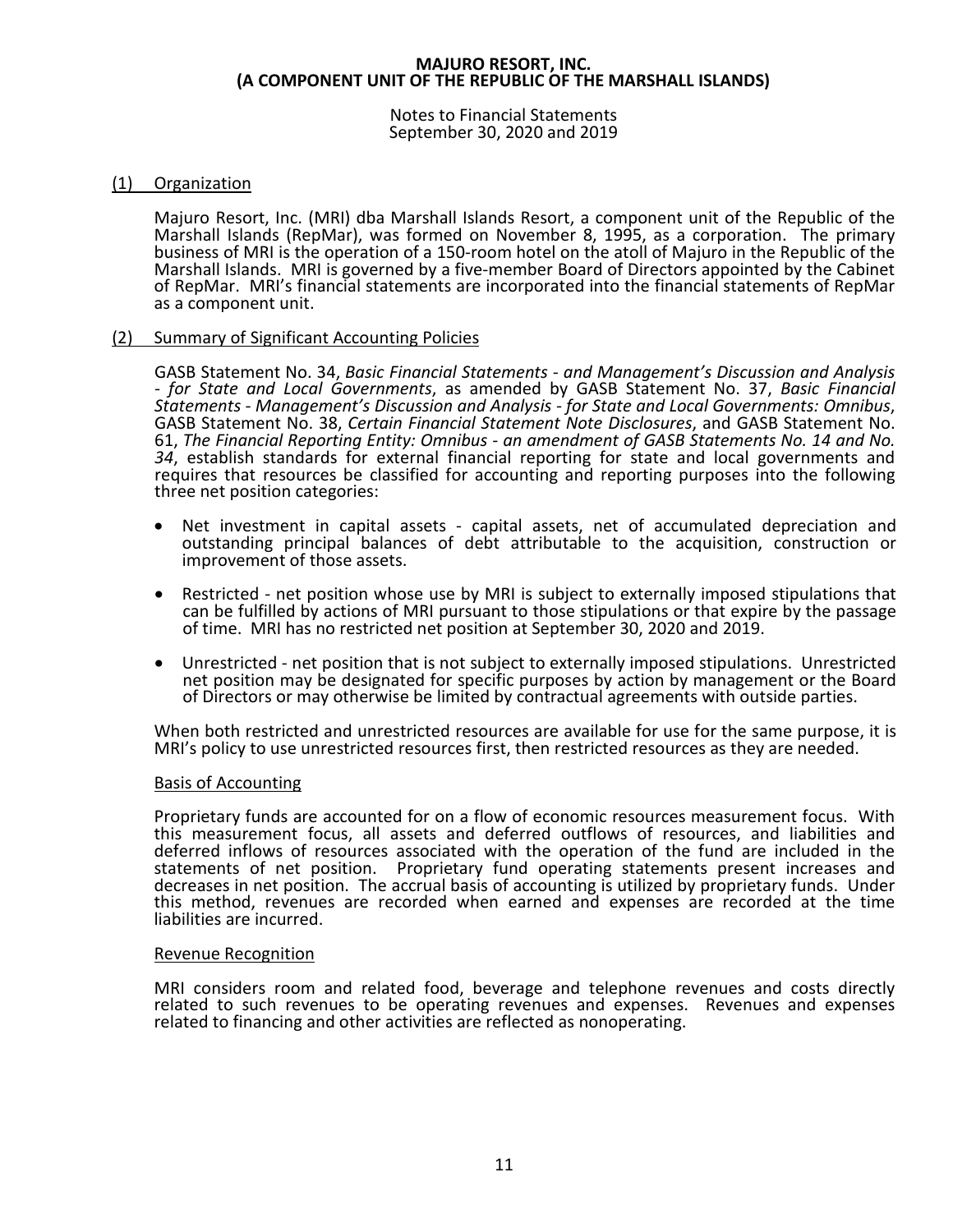Notes to Financial Statements September 30, 2020 and 2019

# (2) Summary of Significant Accounting Policies, Continued

# Cash

Custodial risk is the risk that in the event of a bank failure, MRI's deposits may not be returned to it. Such deposits are not covered by depository insurance and are either uncollateralized or collateralized with securities held by the pledging financial institution or held by the pledging financial institution but not in the depositor-government's name. MRI does not have a deposit policy for custodial credit risk.

For purpose of the statements of net position and cash flows, cash is defined as cash on hand and cash held in demand accounts. As of September 30, 2020 and 2019, the carrying amount of cash were \$466,800 and \$448,007, respectively, and the corresponding bank balances were \$472,832 and \$451,770, respectively. Of the bank balances, \$238,122 and \$195,327, respectively, were maintained in a financial institution subject to Federal Deposit Insurance Corporation (FDIC) insurance with the remaining amounts of \$234,710 and \$256,443, respectively, being maintained<br>in a financial institution not subject to depository insurance. As of September 30, 2020 and 2019, bank deposits in the amount of \$238,122 and \$195,327, respectively, were FDIC insured. MRI does not require collateralization of its cash deposits; therefore, deposit levels in excess of FDIC insurance coverage are uncollateralized. Accordingly, these deposits are exposed to custodial credit risk.

# Receivables

All receivables are uncollateralized and are due from hotel customers and others located within the Republic of the Marshall Islands and the South Pacific region. The allowance for uncollectible accounts is stated at an amount which management believes will be adequate to absorb possible losses on accounts receivable that may become uncollectible based on evaluations of the collectability of these accounts and prior collection experience. Management determines the adequacy of the allowance for uncollectible accounts based upon review of the aged accounts receivable. The allowance is established through a provision for bad debts charged to expense. Bad debts are written off against the allowance on the specific identification method.

# Inventories

Inventories are stated at the lower of cost (average costing) or market (net realizable value).

#### Prepaid Expenses

Certain payments to vendors or persons for goods and services reflect costs applicable to future accounting periods and are recorded as prepaid expenses in the accompanying financial statements.

#### Operating Supplies

China, glass, linen, silverware and uniforms are charged to expense in the year of purchase.

#### Property, Plant and Equipment

Property, plant and equipment with a cost that equals or exceeds \$100 are capitalized. Such assets are stated at cost. Depreciation is calculated using the straight-line method based on the estimated useful lives of the respective assets.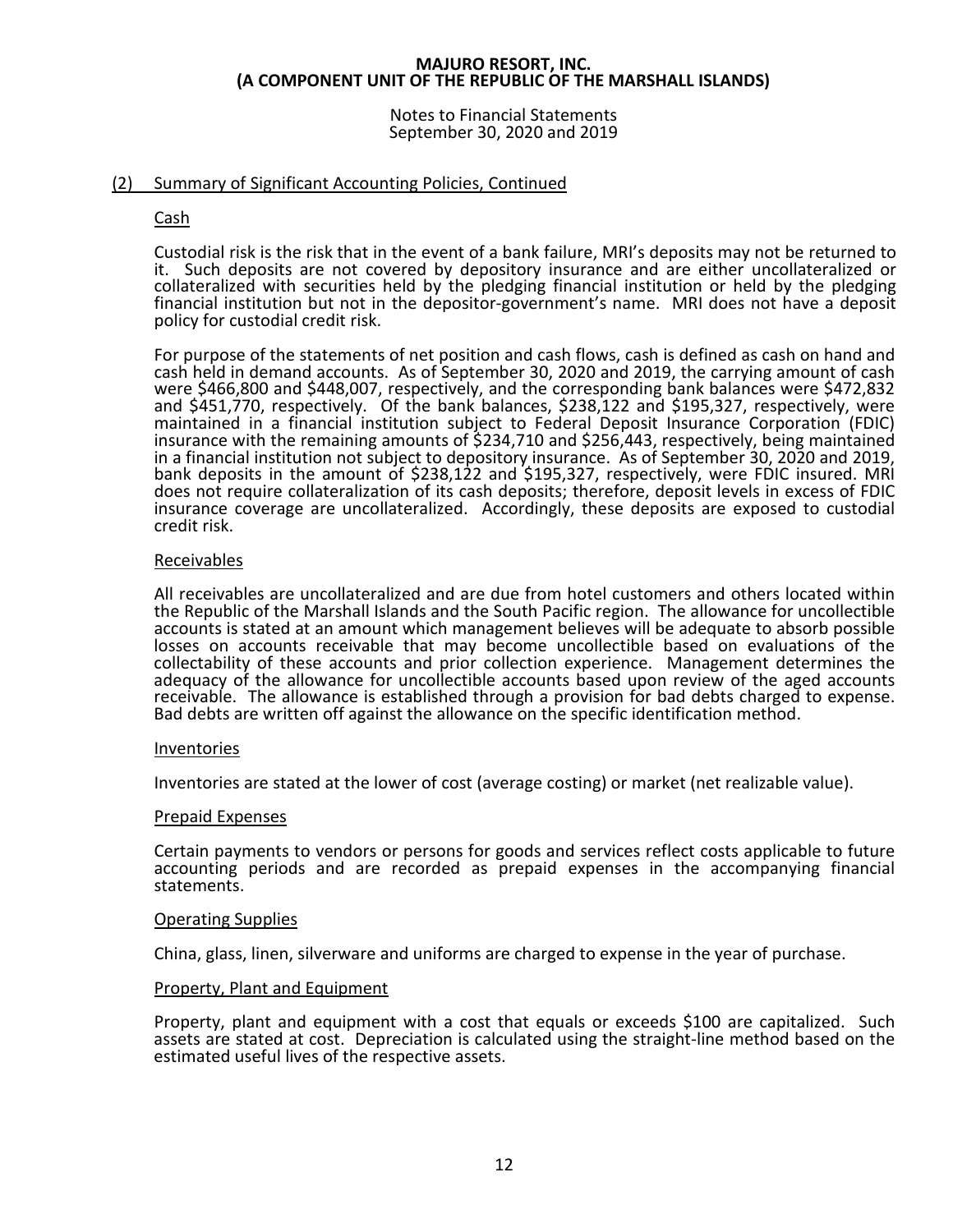Notes to Financial Statements September 30, 2020 and 2019

# (2) Summary of Significant Accounting Policies, Continued

#### Deferred Outflows of Resources

In addition to assets, the statement of net position will sometimes report a separate section for deferred outflows of resources. This separate financial statement element represents a consumption of net position that applies to a future period and so will not be recognized as an outflow of resources (deduction of net position) until then. MRI has no items that qualify for reporting in this category.

#### Deferred Inflows of Resources

In addition to liabilities, the statement of net position will sometimes report a separate section for deferred inflows of resources. This separate financial statement element represents an acquisition of net position that applies to a future period and so will not be recognized as an inflow of resources (additions to net position) until then. MRI has no items that qualify for reporting in this category.

#### Compensated Absences

Vested or accumulated vacation leave is recorded as an expense and liability as the benefits accrue to employees. No liability is recorded for nonvesting accumulating rights to receive sick benefits. As of September 30, 2020 and 2019, the accumulated vacation leave liability amounted to \$88,160 and \$74,789, respectively, and is included within the statements of net position as accrued expenses.

#### Advertising Costs

MRI expenses advertising costs as incurred. During the years ended September 30, 2020 and 2019, MRI incurred advertising costs of \$4,361 and \$10,252, respectively.

#### Taxes

Corporate profits are not subject to income tax in the Republic of the Marshall Islands. The Government of the Republic of the Marshall Islands imposes a gross receipts tax (GRT) of 3% on revenues. MRI is specifically exempt from this tax.

#### New Accounting Standards

During the year ended September 30, 2020, GASB issued Statement No. 95, *Postponement of the Effective Dates of Certain Authoritative Guidance*, which postpones the effective dates of GASB Statement No. 84, 89, 90, 91, 92 and 93 by one year and GASB Statement No. 87 by 18 months; however, earlier application of the provisions addressed in GASB Statement No. 95 is encouraged and is permitted to the extent specified in each pronouncement as originally issued. In accordance with GASB Statement No. 95, management has elected to postpone implementation of these statements.

In January 2017, GASB issued Statement No. 84, *Fiduciary Activities*. This Statement is to improve guidance regarding the identification of fiduciary activities for accounting and financial reporting purposes and how those activities should be reported. The requirements of this Statement will enhance consistency and comparability by (1) establishing specific criteria for identifying activities that should be reported as fiduciary activities and (2) clarifying whether and how business-type activities should report their fiduciary activities. Management does not believe that this statement, upon implementation, will have a material effect on the financial statements. In accordance with GASB Statement No. 95, GASB Statement No. 84 will be effective for fiscal year ending September 30, 2021.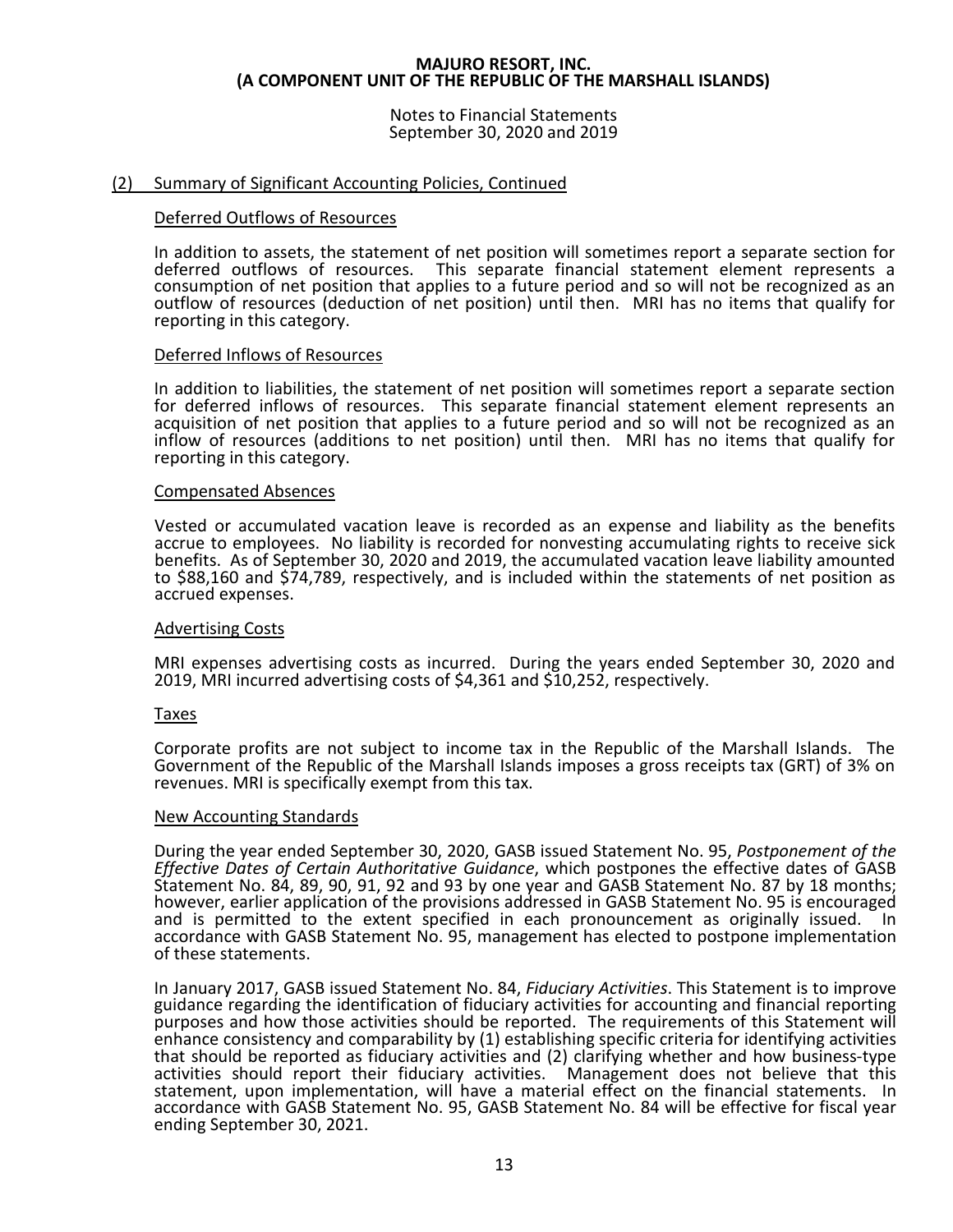Notes to Financial Statements September 30, 2020 and 2019

# (2) Summary of Significant Accounting Policies, Continued

#### New Accounting Standards, Continued

In June 2017, GASB issued Statement No. 87, *Leases*. The objective of this Statement is to better meet the information needs of financial statement users by improving accounting and financial reporting for leases by governments. This Statement increases the usefulness of governments' financial statements by requiring recognition of certain lease assets and liabilities for leases that previously were classified as operating leases and as inflows of resources or outflows of resources recognized based on the payment provisions of the contract. Management believes that this statement, upon implementation, will have a material effect on the financial statements. In accordance with GASB Statement No. 95, GASB Statement No. 87 will be effective for fiscal year ending September 30, 2022.

In June 2018, GASB issued Statement No. 89, *Accounting for Interest Cost Incurred Before the End of a Construction Period*. The objectives of this Statement are (1) to enhance the relevance and comparability of information about capital assets and the cost of borrowing for a reporting period<br>and (2) to simplify accounting for interest cost incurred before the end of a construction period. Management does not believe that this statement, upon implementation, will have a material effect on the financial statements. In accordance with GASB Statement No. 95, GASB Statement No. 89 will be effective for fiscal year ending September 30, 2022.

In March 2018, GASB issued Statement No. 90, *Majority Equity Interests - An Amendment of GASB Statements No. 14 and 61*. The primary objectives of this Statement are to improve the consistency and comparability of reporting a government's majority equity interest in a legally separate organization and to improve the relevance of financial statement information for certain component units. It defines a majority equity interest and specifies that a majority equity interest in a legally separate organization should be reported as an investment if a government's holding of the equity interest meets the definition of an investment. A majority equity interest that meets the definition of an investment should be measured using the equity method, unless it is held by a special-purpose government engaged only in fiduciary activities, a fiduciary fund, or an endowment (including permanent and term endowments) or permanent fund. Those governments and funds should measure the majority equity interest at fair value. Management does not believe that this statement, upon implementation, will have a material effect on the financial statements. In accordance with GASB Statement No. 95, GASB Statement No. 90 will be effective for fiscal year ending September 30, 2021.

In May 2019, GASB issued Statement No. 91, *Conduit Debt Obligations*. The primary objectives of this Statement are to provide a single method of reporting conduit debt obligations by issuers and eliminate diversity in practice associated with (1) commitments extended by issuers, (2) arrangements associated with conduit debt obligations, and (3) related note disclosures. This Statement achieves those objectives by clarifying the existing definition of a conduit debt obligation; establishing that a conduit debt obligation is not a liability of the issuer; establishing standards for accounting and financial reporting of additional commitments and voluntary commitments extended by issuers and arrangements associated with conduit debt obligations; and improving required note disclosures. Management does not believe that this statement, upon implementation, will have a material effect on the financial statements. In accordance with GASB Statement No. 95, GASB Statement No. 91 will be effective for fiscal year ending September 30, 2023.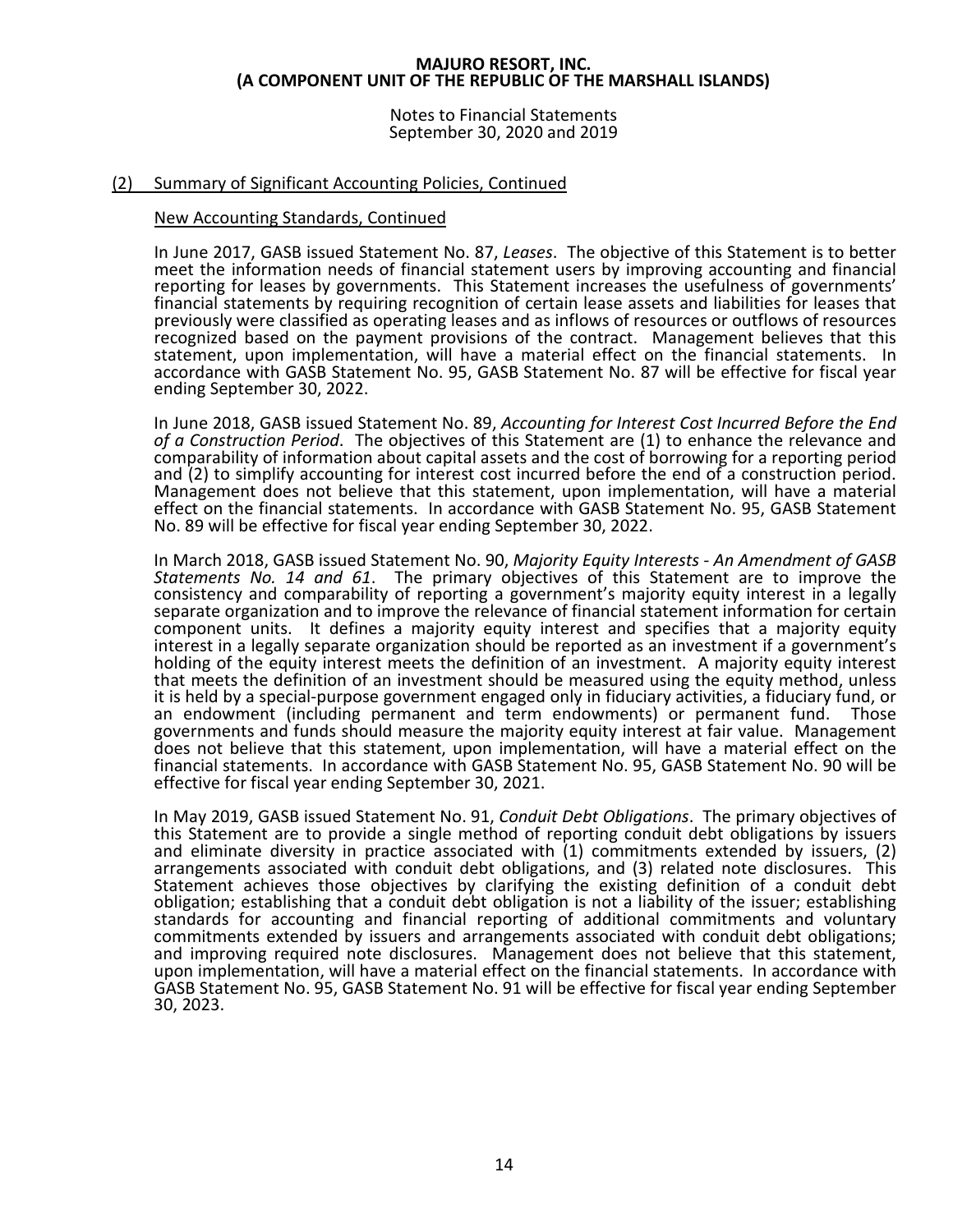Notes to Financial Statements September 30, 2020 and 2019

# (2) Summary of Significant Accounting Policies, Continued

#### New Accounting Standards, Continued

In January 2020, GASB issued statement No. 92, *Omnibus 2020*. The objectives of this Statement are to enhance comparability in accounting and financial reporting and to improve the consistency of authoritative literature by addressing practice issues that have been identified during implementation and application of certain GASB Statements. This Statement addresses a variety of topics and includes specific provisions about the effective date of Statement No. 87, *Leases*, and Implementation Guide No. 2019-3, *Leases*, for interim financial reports, the terminology used to refer to derivative instruments and the applicability of certain requirements of Statement No. 84, *Fiduciary Activities*, to postemployment benefits. The requirements related to the effective date of GASB Statement No. 87 and Implementation Guide 2019-3, reissuance recoveries and terminology used to refer to derivative instruments are effective upon issuance. In accordance with GASB Statement No. 95, the remaining requirements of GASB Statement No. 92 is effective for the fiscal year ending September 30, 2022.

In March 2020, GASB issued Statement No. 93, *Replacement of Interbank Offered Rates*. The primary objective of this statement is to address those and other accounting and financial reporting implications of the replacement of an IBOR. Management does not believe that this statement, upon implementation, will have a material effect on the financial statements. Except for paragraphs 11b, 13, and 14, GASB Statement No. 93 will be effective for fiscal year ending September 30, 2021. The requirement in paragraphs 11b, 13, and 14 are effective for fiscal year September 30, 2022.

In March 2020, GASB issued Statement No. 94, *Public-Private and Public-Public Partnerships and Availability Payment Arrangements*. The primary objective of this statement is to improve financial reporting by addressing issues related to public-private and public-public partnership arrangements. This statement also provides guidance for accounting and financial reporting for availability payment arrangements. Management does not believe that this statement, upon implementation, will have a material effect on the financial statements. GASB Statement No. 94 will be effective for fiscal year ending September 30, 2023.

In May 2020, GASB issued Statement No. 96, *Subscription-Based Information Technology Arrangements*. This Statement provides guidance on the accounting and financial reporting for subscription-based information technology arrangements (SBITAs) for government end users (governments). This Statement (1) defines a SBITA; (2) establishes that a SBITA results in a right-<br>to-use subscription asset - an intangible asset - and a corresponding subscription liability; (3) provides the capitalization criteria for outlays other than subscription payments, including<br>implementation costs of a SBITA; and (4) requires note disclosures regarding a SBITA. Management does not believe that this statement, upon implementation, will have a material effect on the financial statements. GASB Statement No. 96 will be effective for fiscal year ending September 30, 2023.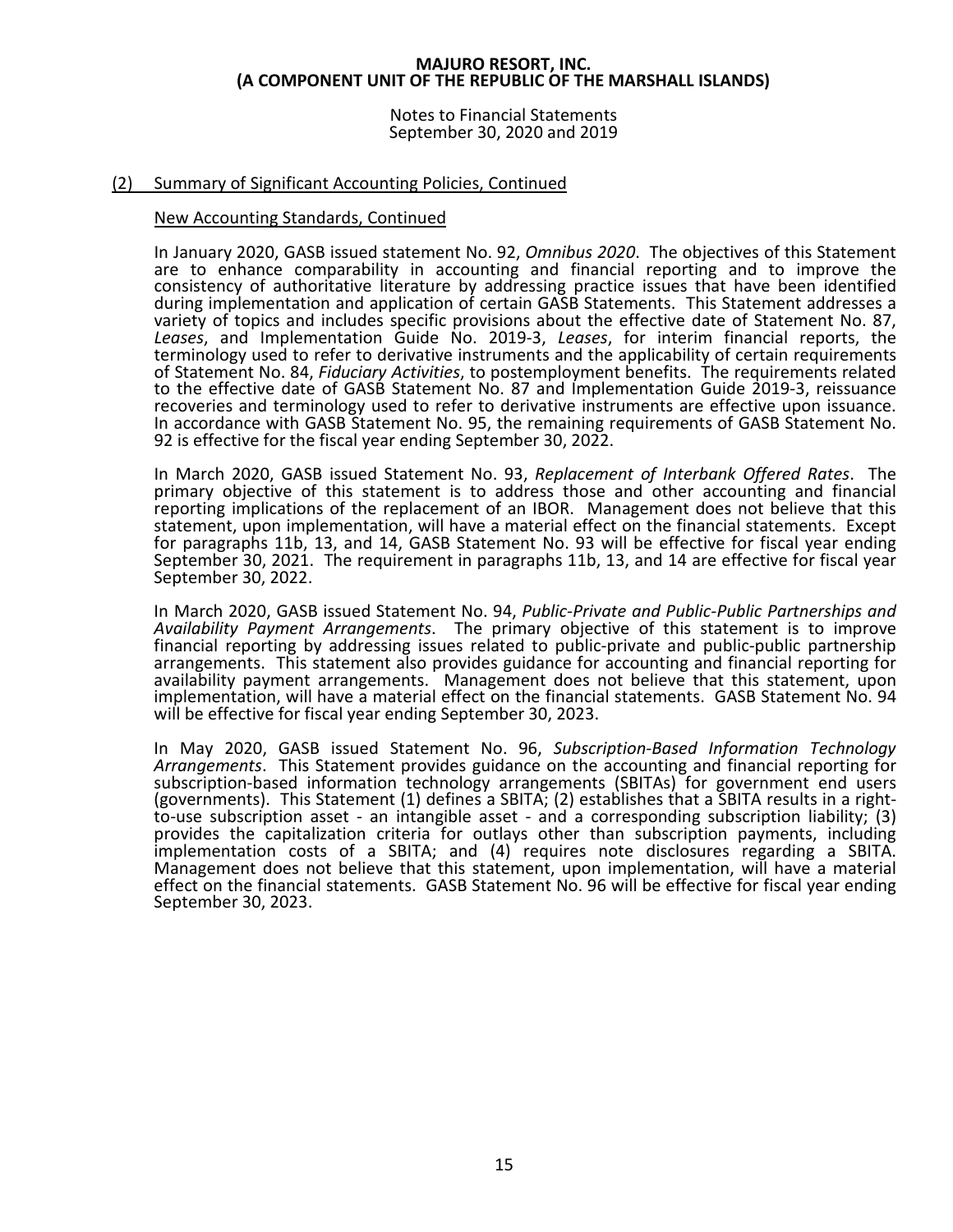Notes to Financial Statements September 30, 2020 and 2019

# (2) Summary of Significant Accounting Policies, Continued

#### New Accounting Standards, Continued

In June 2020, GASB issued Statement No. 97, *Certain Component Unit Criteria, and Accounting and Financial Reporting for Internal Revenue Code Section 457 Deferred Compensation Plans - an amendment of GASB Statements No. 14 and No. 84, and a supersession of GASB Statement No. 32.* The primary objectives of this Statement are to (1) increase consistency and comparability related to the reporting of fiduciary component units in circumstances in which a potential component unit does not have a governing board and the primary government performs the duties that a governing board typically would perform; (2) mitigate costs associated with the reporting of certain defined contribution pension plans, defined contribution other postemployment benefit (OPEB) plans, and employee benefit plans other than pension plans or OPEB plans (other employee benefit plans) as fiduciary component units in fiduciary fund financial statements; and (3) enhance the relevance, consistency, and comparability of the accounting and financial reporting for Internal Revenue Code (IRC) Section 457 deferred compensation plans (Section 457 plans) that meet the definition of a pension plan and for benefits provided through those plans. GASB Statement No. 97 will be effective for fiscal year ending September 30, 2022.

# Estimates

The preparation of financial statements in accordance with accounting principles generally accepted in the United States of America requires management to make estimates and assumptions that affect the reported amounts of assets and deferred outflows of resources, liabilities and deferred inflows of resources, and disclosure of contingent assets and liabilities at the date of the financial statements and the reported amounts of revenues and expenses during the reporting period. Actual results could differ from those estimates.

#### (3) Property, Plant and Equipment

Capital asset activities for the years ended September 30, 2020 and 2019 were as follows:

|                                                                                                                                                |                                                      |                                                           | 2020                            |                   |                                                           |
|------------------------------------------------------------------------------------------------------------------------------------------------|------------------------------------------------------|-----------------------------------------------------------|---------------------------------|-------------------|-----------------------------------------------------------|
|                                                                                                                                                | Estimated<br>Useful Lives                            | October 1,<br>2019                                        | Additions                       | <b>Disposals</b>  | September 30,<br>2020                                     |
| Depreciable assets:<br><b>Building and structure</b><br><b>Furniture and fixtures</b><br>Office equipment<br>Other equipment<br>Motor vehicles | 24 years<br>3 years<br>3 years<br>3 years<br>3 years | \$2,912,342<br>1,842,652<br>255,532<br>114,425<br>395,391 | \$<br>36,685<br>7,774<br>74,612 | \$<br>(14,000)    | \$2,912,342<br>1,879,337<br>263,306<br>114,425<br>456.003 |
| Less accumulated depreciation                                                                                                                  |                                                      | 5,520,342<br>(4, 472, 705)                                | 119,071<br>(230, 135)           | (14,000)<br>8,167 | 5,625,413<br>(4,694,673)                                  |
| Nondepreciable assets:                                                                                                                         |                                                      | 1,047,637                                                 | (111,064)                       | (5,833)           | 930,740                                                   |
| Construction-in-progress                                                                                                                       |                                                      | 1,704<br>1,049,341                                        | 70,053<br>(41, 011)             | \$ (5,833)        | 71,757<br>1,002,497<br>\$                                 |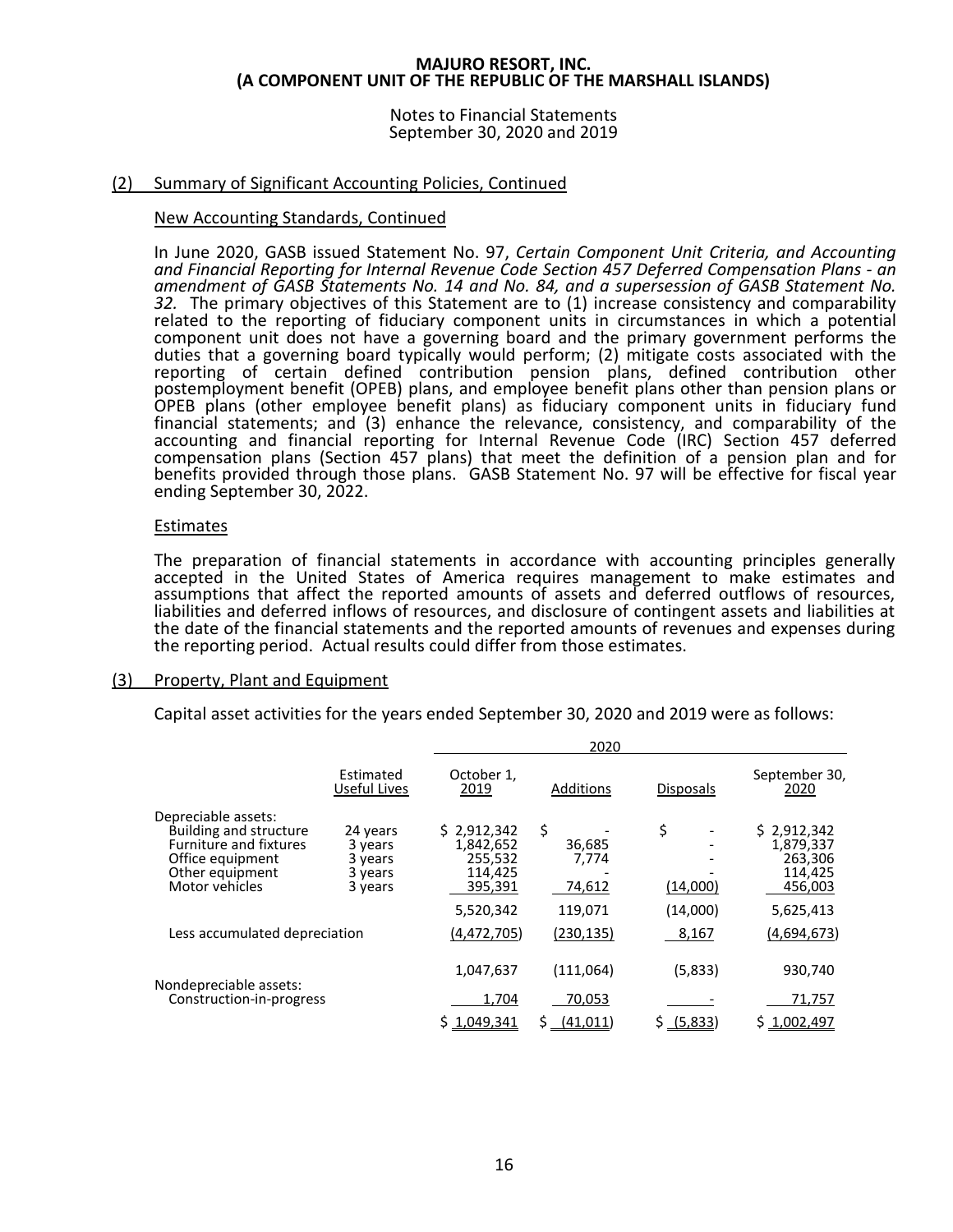Notes to Financial Statements September 30, 2020 and 2019

# (3) Property, Plant and Equipment, Continued

|                                                                                                                                                |                                                      |                                                           | 2019                                   |                                       |                                                           |
|------------------------------------------------------------------------------------------------------------------------------------------------|------------------------------------------------------|-----------------------------------------------------------|----------------------------------------|---------------------------------------|-----------------------------------------------------------|
|                                                                                                                                                | Estimated<br>Useful Lives                            | October 1,<br>2018                                        | <b>Additions</b>                       | <b>Disposals</b>                      | September 30,<br>2019                                     |
| Depreciable assets:<br><b>Building and structure</b><br><b>Furniture and fixtures</b><br>Office equipment<br>Other equipment<br>Motor vehicles | 24 years<br>3 years<br>3 years<br>3 years<br>3 years | \$2,798,116<br>1,745,717<br>252,942<br>114,425<br>333,257 | \$114,226<br>96,935<br>2,590<br>79,634 | \$<br>(17,500)                        | \$2,912,342<br>1,842,652<br>255,532<br>114,425<br>395.391 |
| Less accumulated depreciation                                                                                                                  |                                                      | 5,244,547<br>(4,230,488)                                  | 293,385<br>(253,717)                   | (17,500)<br>11,500                    | 5,520,342<br>(4,472,705)                                  |
| Nondepreciable assets:<br>Construction-in-progress                                                                                             |                                                      | 1,013,969<br>98,752<br>1,112,721                          | 39,668<br>5,200<br>\$44,868            | (6,000)<br>(102,248)<br>\$ (108, 248) | 1,047,637<br>1,704<br>1,049,341                           |

In May 8, 2019, RepMar's Ministry of Works, Infrastructure and Utilities Project Management Unit released an assessment of MIR's building and annexes remaining useful life, extending the estimated useful life of the asset from 17 to 24 years beginning October 1, 2018.

# (4) Related Party Transactions

MRI is a component unit of RepMar and is therefore affiliated with all RepMar-owned and affiliated entities, including the Marshall Islands Development Bank (MIDB). MRI's hotel service is provided to RepMar and all RepMar-owned and affiliated entities. Services are provided to these entities at the same rates charged to third parties; however, MRI provides more favorable payment terms to its affiliates than those afforded to third parties. MRI utilizes services from certain affiliated entities at substantially more favorable terms than those incurred from third parties.

A summary of related party balances and transactions as of September 30, 2020 and 2019 and for the years then ended are as follows:

|                                                                                                                                 | 2020                                  |                    |                                     |                         |  |  |  |
|---------------------------------------------------------------------------------------------------------------------------------|---------------------------------------|--------------------|-------------------------------------|-------------------------|--|--|--|
|                                                                                                                                 | Revenues                              | Expenses           | Receivables                         | Payables                |  |  |  |
| RepMar<br>Marshalls Energy Company, Inc.<br><b>Marshall Islands National</b>                                                    | $$436,909$ \$<br>34,773               | 180,982<br>485,957 | \$277,228<br>19,949                 | Ś.<br>32,807<br>558,655 |  |  |  |
| <b>Telecommunications Authority</b>                                                                                             | 20,102                                | 71,019             | 7,416                               | 26,248                  |  |  |  |
| Marshall Islands Social Security<br>Administration<br>Majuro Water and Sewer Company, Inc.<br>Marshall Islands Marine Resources | 6,438<br>776                          | 291,684<br>58,235  | 319<br>1,676                        | 76,750<br>9,520         |  |  |  |
| Authority<br>College of Marshall Islands<br>Marshall Islands Development Bank<br>Other                                          | 24,355<br>99,151<br>39,291<br>130,108 | 120,334<br>75,268  | 3,296<br>10,600<br>95,435<br>19,753 | 5,238<br>5,690          |  |  |  |
|                                                                                                                                 | \$ 791,903                            | \$1,283,479        | \$435,672                           | \$714,908               |  |  |  |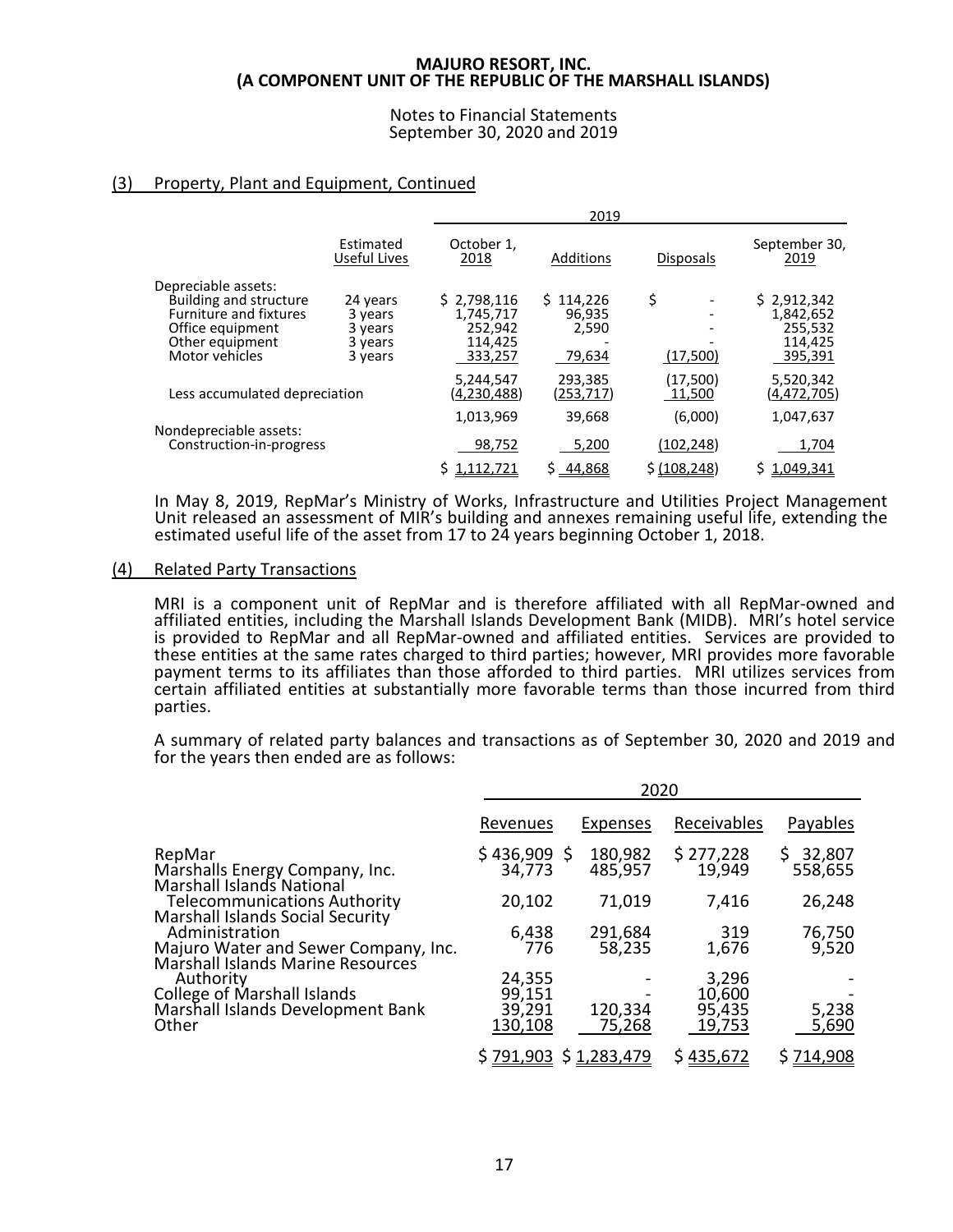Notes to Financial Statements September 30, 2020 and 2019

# (4) Related Party Transactions, Continued

|  |                                                                                                                                                                                                                                                                  | 2019                                 |                    |                                      |                      |
|--|------------------------------------------------------------------------------------------------------------------------------------------------------------------------------------------------------------------------------------------------------------------|--------------------------------------|--------------------|--------------------------------------|----------------------|
|  |                                                                                                                                                                                                                                                                  | Revenues                             | Expenses           | Receivables                          | Payables             |
|  | RepMar<br>Marshalls Energy Company, Inc.<br>Marshall Islands National                                                                                                                                                                                            | $$561,155$ \$<br>38,044              | 144,727<br>490,575 | \$486,390<br>28,438                  | \$223,158<br>457,195 |
|  | <b>Telecommunications Authority</b><br>Marshall Islands Social Security<br>Administration<br>Majuro Water and Sewer Company, Inc.<br>Marshall Islands Marine Resources<br>Authority<br>College of Marshall Islands<br>Marshall Islands Development Bank<br>Other | 23,566                               | 89,881             | 10,272                               | 13,993               |
|  |                                                                                                                                                                                                                                                                  | 582<br>1,723                         | 309,133<br>53,787  | 289<br>1,751                         | 91,913<br>2,156      |
|  |                                                                                                                                                                                                                                                                  | 33,308<br>73,872<br>49,198<br>37,109 | 77,763<br>107,982  | 12,118<br>21,586<br>79,321<br>28,641 | 4,204<br>12,237      |
|  |                                                                                                                                                                                                                                                                  | \$818,557                            | \$1,273,848        | \$668,806                            | \$804,856            |

Receivables from affiliates are uncollateralized, interest free and have no set repayment terms.

On October 13, 2017, MRI entered into a two year revenue sharing agreement with MIDB for the operation and management of Hotel Ebeye and Restaurant, which is owned by MIDB. In accordance with the agreement, MRI shall pay MIDB \$5,000 per month plus 5% of net revenue as calculated in accordance with the agreement. MRI shall receive 95% of net revenue as calculated in accordance with the agreement as a management fee. In addition, MRI shall be reimbursed for certain eligible costs incurred in rendering services under the agreement. As of September 30, 2020 and 2019, MRI recognized management fee revenue associated with this agreement of \$35,931 and \$46,330, respectively. On March 9, 2020, MRI and MIDB agreed to exercise the option to renew the Operation agreement with MIDB for another 2 years. As of September 30, 2020, MRI recorded unreimbursed costs of \$26,036 due from MIDB associated with operations under the agreement.

During the year ended September 30, 2019, MRI received RepMar appropriations of \$198,400 on behalf of Pacific Wellness Center, Inc. (PWC) for the Ebeye Wellness program. MRI and PWC entered into a Memorandum of Agreement with RepMar, effective October 1, 2018, whereby MRI has certain administrative involvement in the program for which MRI will be entitled to a 10% management fee. During the years ended September 30, 2020 and 2019, no services were S178.560 to RepMar. As of September 30, 2020. MRI recorded a \$19.840 payable to RepMar in the accompanying financial statements.

During the year ended September 30, 2020, MRI received RepMar COVID care assistance totaling \$239,065, which was utilized to settle liabilities.

(5) Risk Management

MRI is exposed to various risks of loss related to torts; theft of, damage to, and destruction of assets; errors and omissions, injuries to employees; and natural disasters. MRI has elected to purchase commercial insurance from independent third parties for the risks of loss to which it is exposed. Settled claims from these risks have not exceeded commercial insurance coverage for the past three years. MRI does not maintain general liability insurance; property insurance; and fire, lightning and typhoon insurance for its hotel building and contents. In the event of an insurable loss, MRI may be self-insured to a material extent.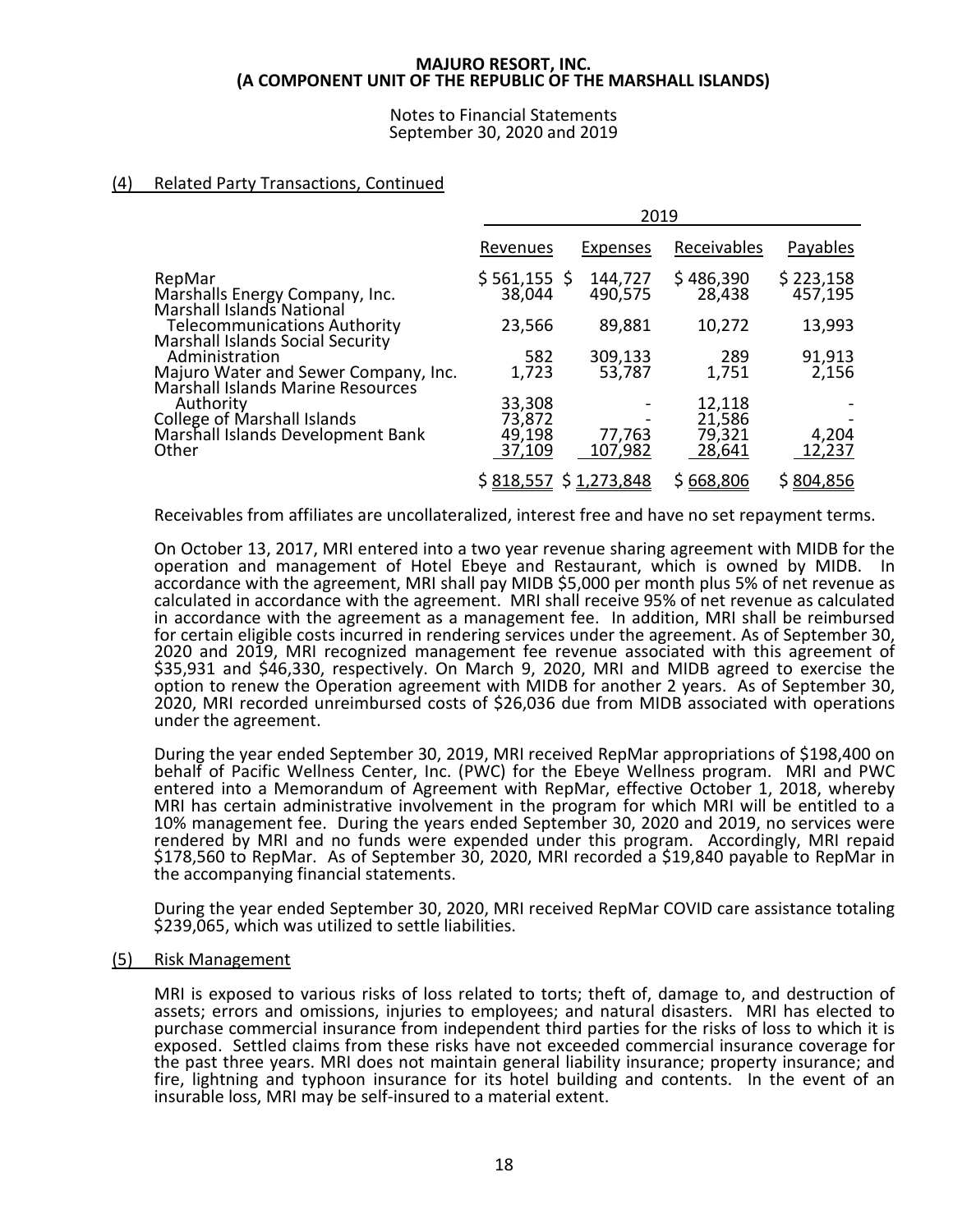Notes to Financial Statements September 30, 2020 and 2019

#### (6) Commitment and Contingencies

#### Commitment

MRI leases the land on which the hotel is situated at \$10,212 per year plus 2.5% of gross revenue earned. These payments are suspended until such time as any person or entity other than RepMar or any agency thereof holds 75% of the ownership of the lessee, or its successor in the interest in the hotel. The lease also requires that 5% of the initial outstanding shares of the lessee or its successor be issued to the lessor. Neither MRI nor RepMar have issued shares to the lessor at September 30, 2020 and 2019.

#### Contingencies

The accompanying financial statements have been prepared in accordance with accounting principles generally accepted in the United States of America, which contemplates the continuation of MRI as a going concern. During the years ended September 30, 2020 and 2019, MRI reported an operating loss of \$124,869 and \$102,151, respectively, and used a substantial amount of working capital in its operations resulting in a working capital deficiency of \$486,922 and \$637,407 as of September 30, 2020 and 2019, respectively. Management acknowledges that it is currently dependent on RepMar for cash funding in order to maintain MRI as a going concern. Although RepMar has provided funding in the past, MRI does not have a formal agreement with RepMar to provide funds in the future. Management believes that the continuation of MRI's operations is dependent upon the future financial support of RepMar, deferment in payment of certain liabilities, and/or significant improvements in operations.

In view of these matters, realization of a major portion of the assets in the accompanying statement of net position at September 30, 2020, is dependent upon continued operations of MRI, which, in turn, is dependent upon MRI's ability to provide service to its customers and the success of future operations. Management believes that actions presently being undertaken to revise MRI's operating requirements, including the generation of positive cash flows from operations, and increasing occupancy rates and average room rates, provide the opportunity for MRI to continue as a going concern.

MRI did not file sales and local government taxes until August 2014, which may not be in compliance with Majuro Atoll Local Government (Malgov) local ordinances. As of September 30,<br>2020 and 2019, sales taxes of \$145,354 and \$144,648, respectively, and local government taxes 2020 and 2019, sales taxes of \$145,354 and \$144,648, respectively, and local government taxes<br>of \$342,965 and \$342,012, respectively, remain outstanding and of which \$488,319 and \$486,660, respectively, is included as accrued taxes payable in the accompanying statements of net position. Unfavorable resolution of this matter could expose MRI to additional penalties and interest. Penalties and interest are estimated to be \$162,343 and \$162,175 as of September 30, 2020 and 2019, respectively. No such action has yet been filed. At September 30, 2020 and 2019, the financial statements do not include any adjustments that might result from the outcome of this uncertainty. Management is currently negotiating the settlement of sales and local government taxes with Malgov.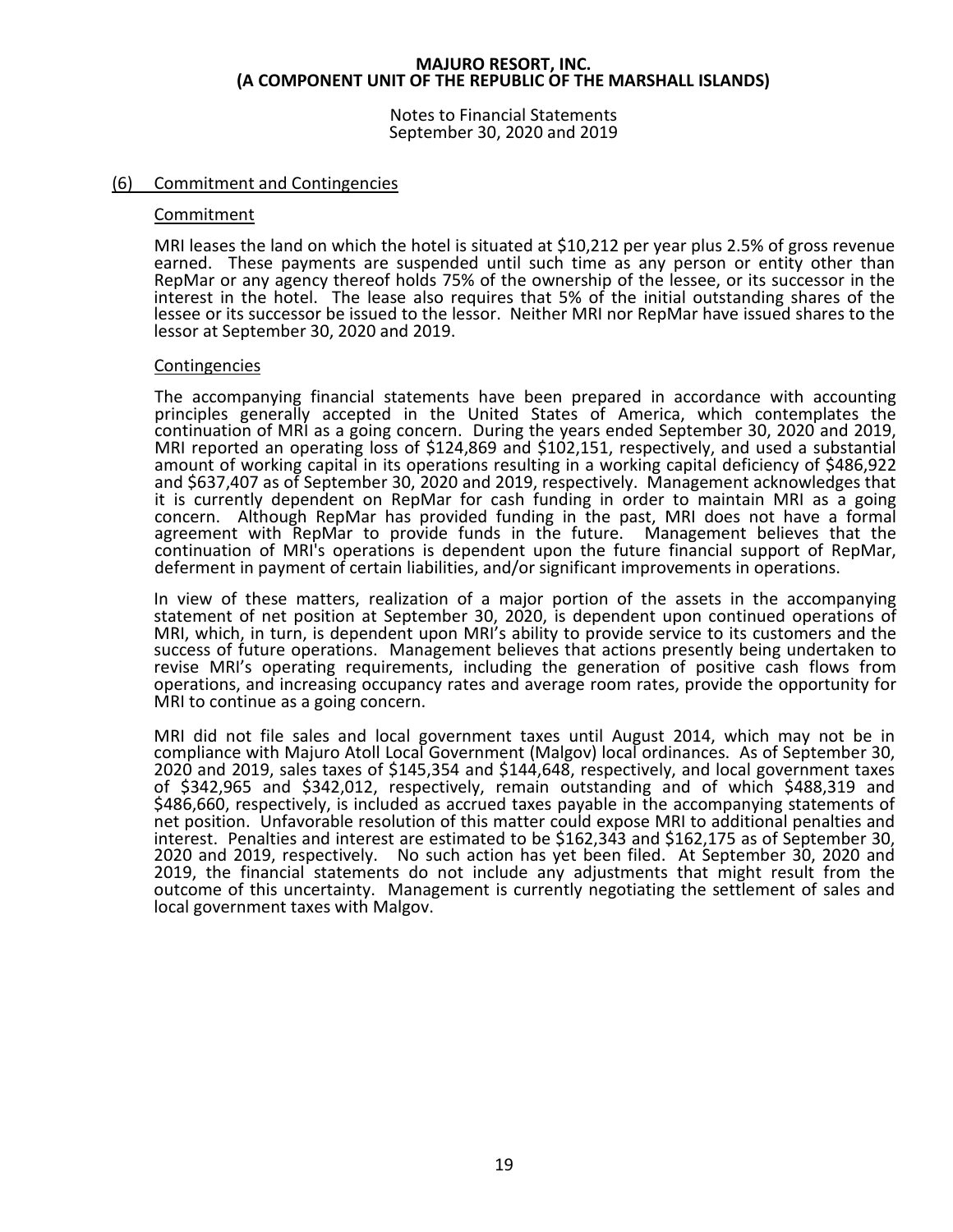Notes to Financial Statements September 30, 2020 and 2019

# (7) COVID-19 Pandemic

On March 11, 2020, the World Health Organization declared the novel strain of coronavirus (COVID-19) a global pandemic and recommended the containment and mitigation measures worldwide. On October 28, 2020, once confirmed case was identified in the Marshall Islands that was subsequently isolated and contained. On November 17, 2020, an additional three cases were identified and which were isolated and contained. As of October 18, 2021, no community transmission has been identified. MRI has determined that should community transmission occur within the Marshall Islands, it may negatively impact the MRI's business, results of operations, financial position and MRI may become dependent upon the financial support of RepMar. However, the effect of the pandemic on RepMar is also uncertain and future available funding to RepMar component units maybe limited. Therefore, while MRI expects this matter to potentially have a negative impact on its business, results of operations, and financial position, the related financial impact cannot reasonably estimated at this time.

# (8) Subsequent Event

On February 2, 2021, MRI entered into a \$300,000 loan with the Marshall Islands Development<br>Bank for building structure renovation, interest at 7% per annum, with principal and interest due in monthly installments of \$4,886 commencing February 28, 2022, due January 28, 2029. The loan is collateralized by a chattel mortgage over the 150-room hotel.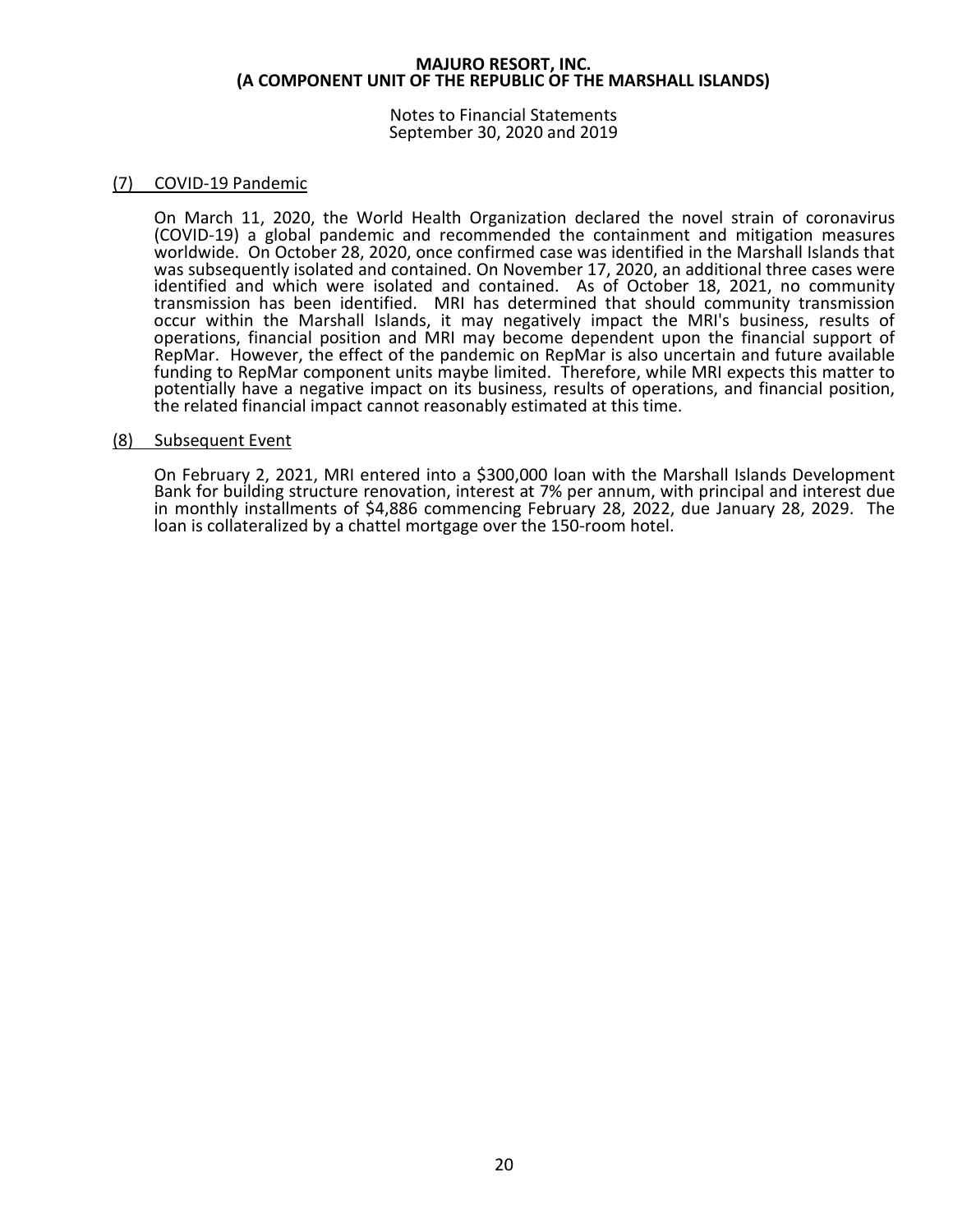# Deloitte.

Deloitte & Touche LLP 361 South Marine Corps Drive Tamuning, GU 96913-3973 USA

Tel: +1 (671) 646-3884 Fax: +1 (671) 649-4265

www.deloitte.com

#### **INDEPENDENT AUDITORS' REPORT ON INTERNAL CONTROL OVER FINANCIAL REPORTING AND ON COMPLIANCE AND OTHER MATTERS BASED ON AN AUDIT OF FINANCIAL STATEMENTS PERFORMED IN ACCORDANCE WITH** *GOVERNMENT AUDITING STANDARDS*

Board of Directors Majuro Resort, Inc.:

We have audited, in accordance with the auditing standards generally accepted in the United States of America and the standards applicable to financial audits contained in *Government Auditing Standards* issued by the Comptroller General of the United States, the financial statements of Majuro Resort, Inc. (MRI), which comprise the statement of net position as of September 30, 2020, and the statements of revenues, expenses and changes in net position and of cash flows for the year then ended and the related notes to the financial statements, and have issued our report thereon dated October 18, 2021.

# **Internal Control Over Financial Reporting**

In planning and performing our audit of the financial statements, we considered MRI's internal control over financial reporting (internal control) as a basis for designing audit procedures that are appropriate in the circumstances for the purpose of expressing our opinion on the financial statements, but not for the purpose of expressing an opinion on the effectiveness of MRI's internal control. Accordingly, we do not express an opinion on the effectiveness of MRI's internal control.

A *deficiency in internal control* exists when the design or operation of a control does not allow management or employees, in the normal course of performing their assigned functions, to prevent, or detect and correct, misstatements on a timely basis. A *material weakness* is a deficiency, or a combination of deficiencies, in internal control such that there is a reasonable possibility that a material misstatement of the entity's financial statements will not be prevented, or detected and corrected on a timely basis.

Our consideration of internal control was for the limited purpose described in the first paragraph of this section and was not designed to identify all deficiencies in internal control that might be material weaknesses or significant deficiencies. Given these limitations, during our audit we did not identify any deficiencies in internal control that we consider to be material weaknesses. However, material weaknesses may exist that have not been identified.

# **Compliance and Other Matters**

As part of obtaining reasonable assurance about whether MRI's financial statements are free from material misstatement, we performed tests of its compliance with certain provisions of laws, regulations, contracts, and grant agreements, noncompliance with which could have a direct and material effect on the financial statements. However, providing an opinion on compliance with those provisions was not an objective of our audit, and accordingly, we do not express such an opinion. The results of our tests disclosed instances of noncompliance or other matters that are required to be reported under *Government Auditing Standards* and which are described in the accompanying Schedule of Findings and Responses as item 2020-001.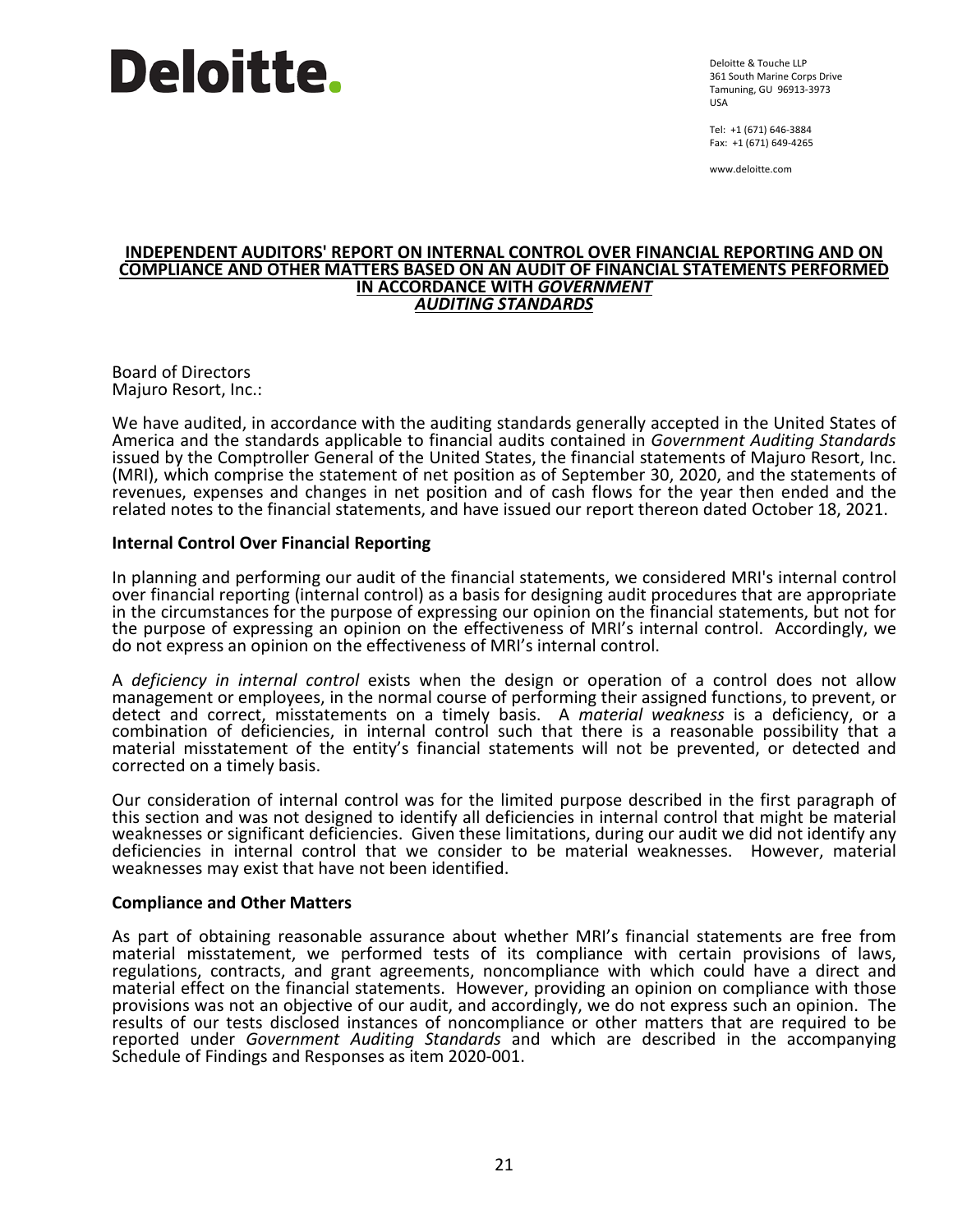# Deloitte.

# **MRI's Response to Findings**

MRI's responses to the findings identified in our audit are described in the accompanying Schedule of Findings and Responses. MRI's responses were not subjected to the auditing procedures applied in the audit of the financial statements and, accordingly, we express no opinion on them.

# **Purpose of this Report**

The purpose of this report is solely to describe the scope of our testing of internal control and compliance and the results of that testing, and not to provide an opinion on the effectiveness of the entity's internal control or on compliance. This report is an integral part of an audit performed in accordance with *Government Auditing Standards* in considering the entity's internal control and compliance. Accordingly, this communication is not suitable for any other purpose.

He Wackell

October 18, 2021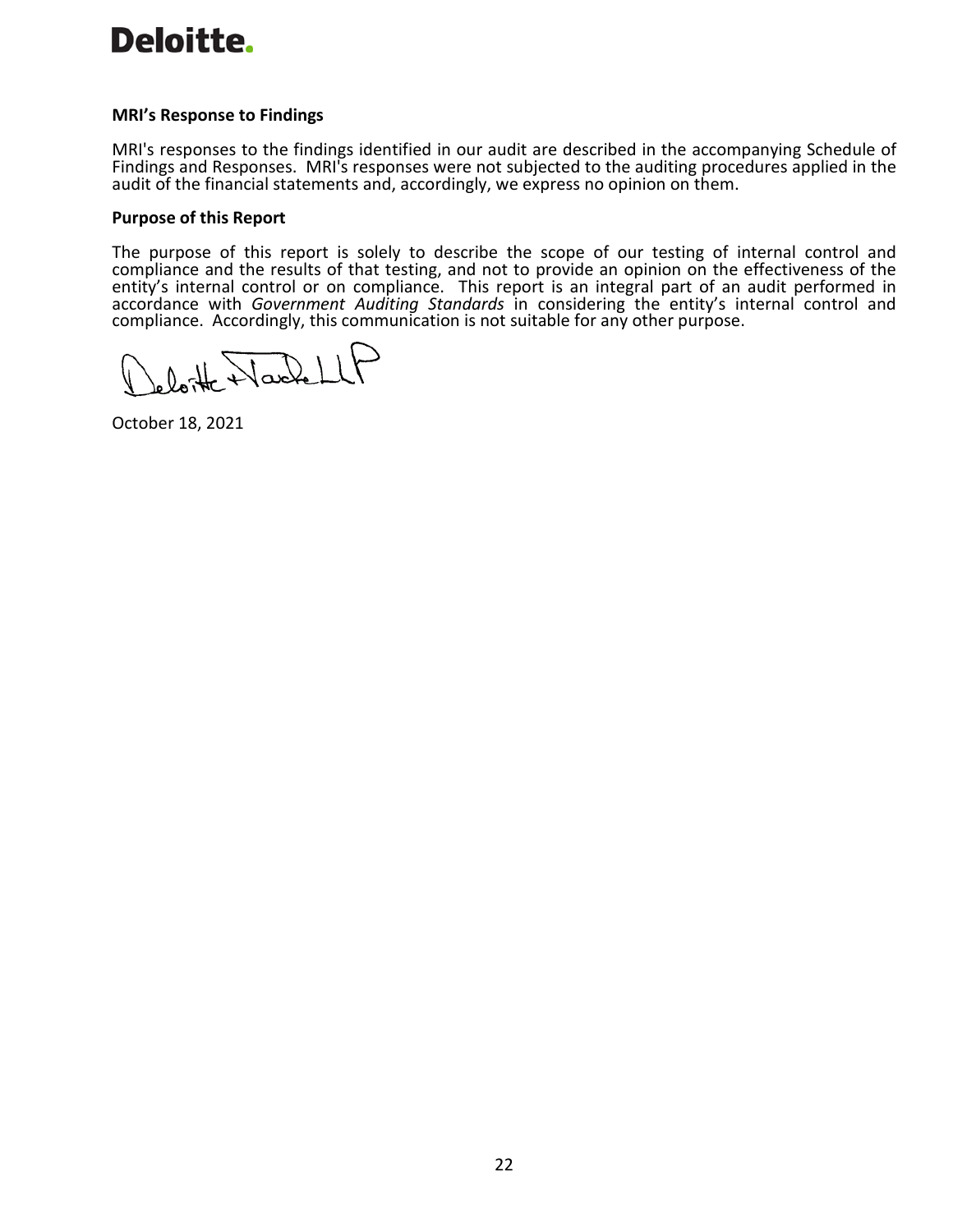Schedule of Findings and Responses Year Ended September 30, 2020

Finding No.: 2020-001 Area: Prior Year Sales and Local Government Tax

Criteria: Majuro Atoll Local Government (Malgov) local ordinances require payment of 4% sales tax and three dollar per night room tax by consumers and these taxes are to be remitted to Malgov on a monthly basis.

Condition: Management accrued and filed sales and local taxes during the year ended September 30, 2019. However, potential interest and penalties for prior year unrecorded sales taxes and unfiled sales and local taxes have not been recorded as management believes that the amount can be negotiated with Malgov.

Cause: MRI did not pay these taxes as management believes that they paid for the sales tax when MRI purchased items. Management believes paying the sales tax would result in double taxation. Local government hotel room taxes were not paid since management believes that MRI is owned by RepMar.

Effect: Noncompliance with local laws and regulations could result from this condition which may result in penalties and interest.

Prior Year Status: Non-filing of sales and local government taxes was reported as a finding in the audits of MRI for fiscal years 2006 through 2019.

Recommendation: We recommend that MRI initiate discussions with Malgov regarding interest and penalties on prior year unrecorded sales taxes and unfiled sales and local taxes.

Auditee Response and Corrective Action Plan: MALGOV findings - On March 20, 2021 we had a meeting with them on how to resolve the issue. In the meeting we discussed how much we owe from them, our suggestion is we can pay 5,000 monthly and we will increase the monthly payment based on our cash flow or they can give us a specific amount how much we will pay them on a monthly basis. They told us that they will review the real balances of how much we owe them and they will update us. Our last follow on our email is on November 26, 2020 with Russin Abraham but as of date no feedback from their end.